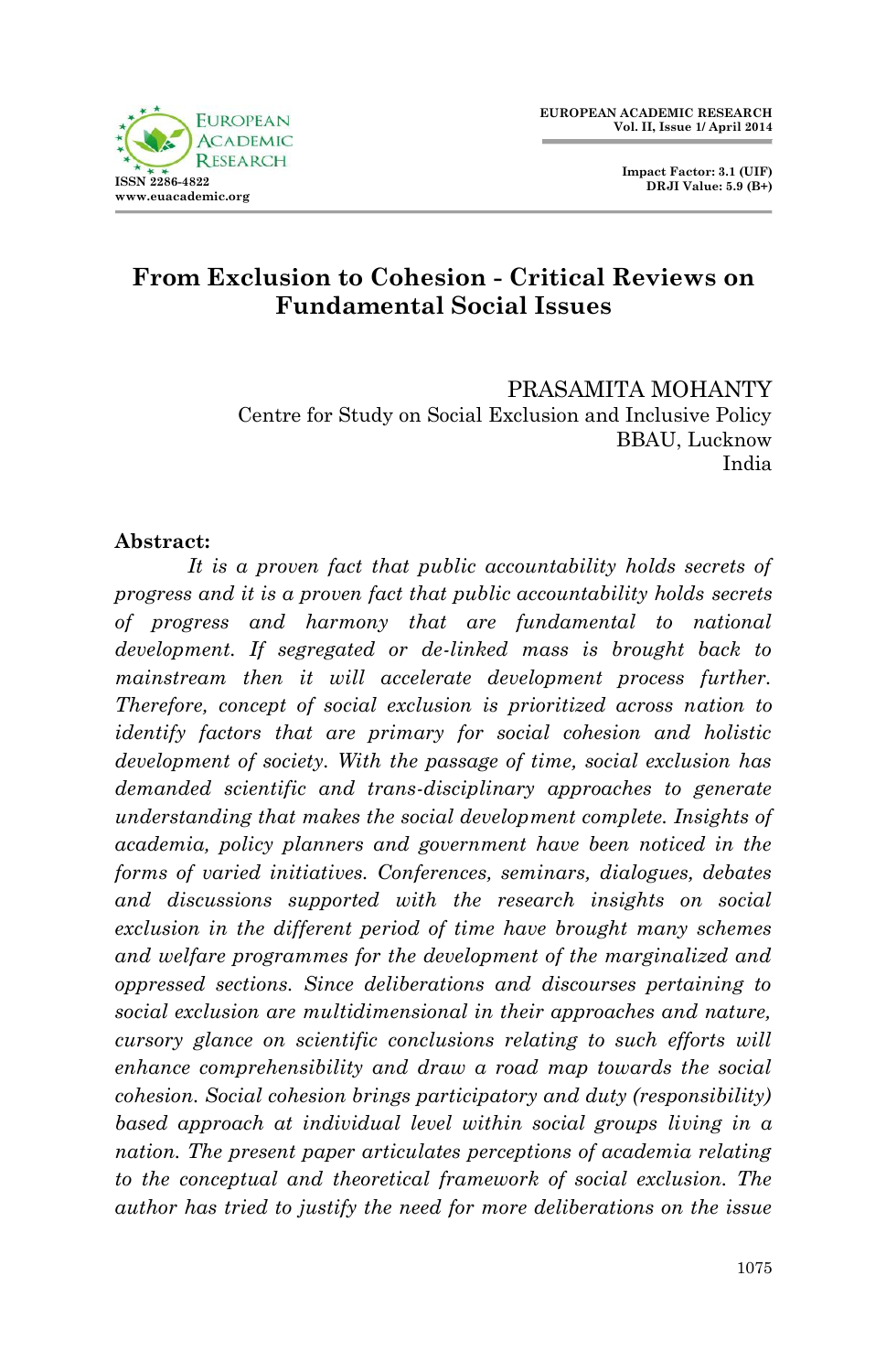Prasamita Mohanty*- From Exclusion to Cohesion - Critical Reviews on Fundamental Social Issues*

*of social exclusion. Attempt has been made to discuss various categories of excluded population in Indian context.* 

**Key words**: Exclusion**,** Social Discrimination, Marginalisation, Alienation Oppression, Domination, Cohesion, Social integration.

### **Why Addressing Exclusion is Imperative?**

There is no single reason for which addressing social exclusion has become imperative. Social exclusion is to be examined in a concerted manner, because the two-third populations of our country are unable to comprehend equity and equality, democracy, secularism and above all sovereign and republic. Not only they are huge in number, they are equally potential and productive for India. The success to stabilized and improved GDPs (Gross Domestic Products) is in the hands of those who are marginalized economically, underprivileged and socially weaker sections. Poverty, on one hand, casteism, socioeconomic and gender inequalities on the other have drawn attention of planners, policy makers and academia. All such groups are of national and international priorities and titled as socially excluded. Towards the end of last century, discussions and deliberations have multiplied their frequencies on the issue of "social exclusion in the era of knowledge economy." Globally, the concept of social exclusion characterizes contemporary forms of social disadvantages. In many parts of the world the concept of "social exclusion refers to the illegitimate and nondemocratic social processes in which certain groups are denied access to fundamental rights, primary opportunities, and key resources and have been away from the mainstream of social development and social integration" (Mohanty 2012). Historically originated from marginalization and disadvantages, the concept reflects significant kinship with poverty and alienation. Social exclusion refers to the ill social processes and practices that have laid down the foundation of a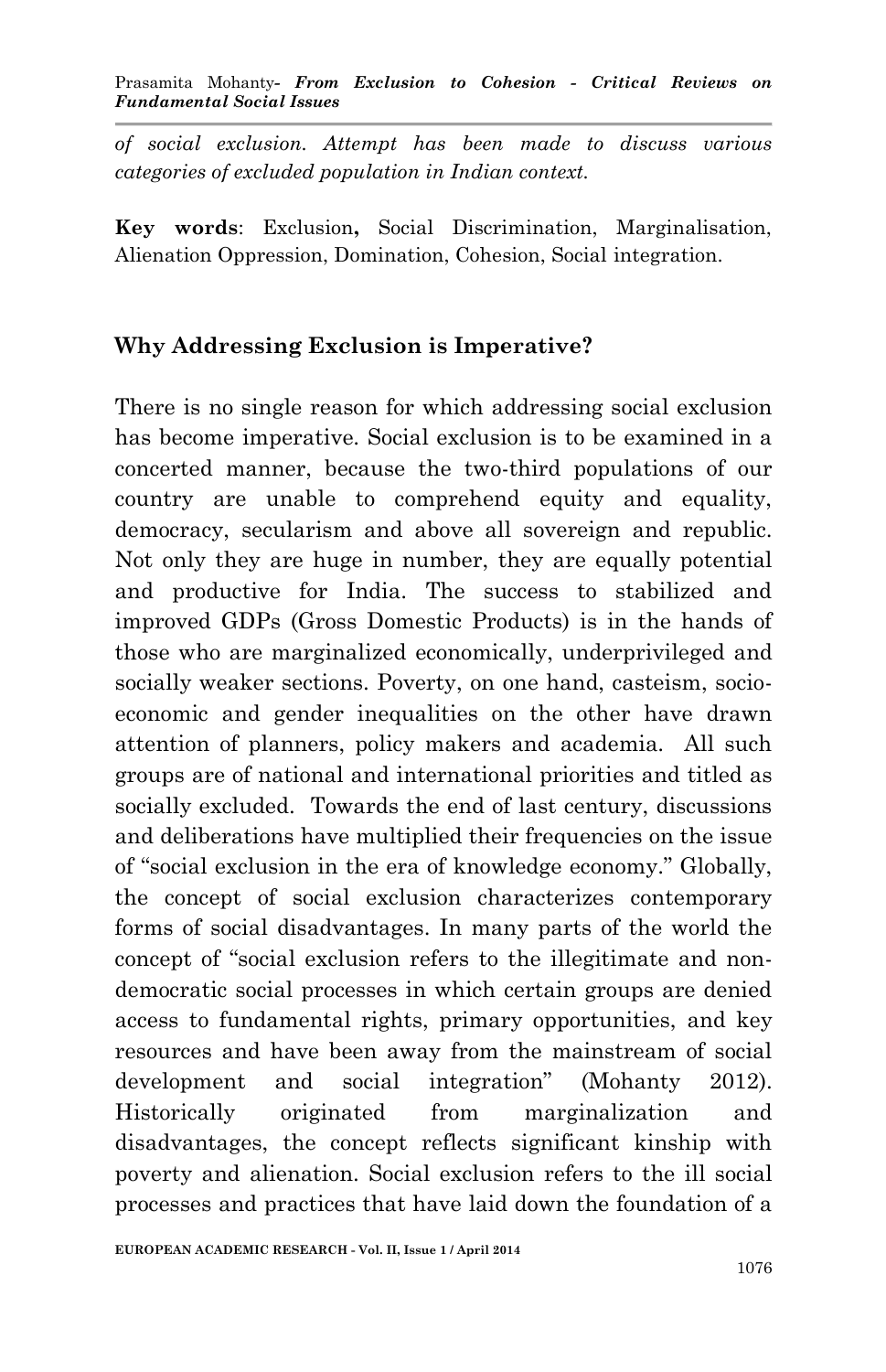barrier between the excluded mass and the national development. It involves the systematic denial of entitlements to resources and services, and the denial of the rights to participate on equal terms in social relationships in economic, social, cultural or political arenas. Exclusionary processes can occur at various levels – within and between households, villages, cities, states, and globally. This is an actor-oriented approach which is useful because it points to who is doing what and in relationship with whom.

There is a disparity in social power relationships, and therefore the question of who has the prerogative to define, who the definer is and who is the defined, becomes a crucial issue. Social exclusion relates to the alienation or segregation of certain people within a society. It is connected to the social class of people, educational status, and relationships in childhood and living standards. It also applies to to people with varied degrees of disability, to minority men and women of all races, to the elderly, and to unemployed youth. Anyone who deviates in any perceived way from the norm of a population may become the victim of social exclusion. According to Sociologists, there is a strong links between crime and social exclusion in industrialized/modernized societies. Growing crime and social atrocities rates may reflect the fact that a growing number of people do not feel valued in the societies in which they live. The excluded population fails to meet economic and consumption standards status that are promoted within society. Therefore, legitimate means are bypassed in favor of illegal ones. Crime is favored over the political system or community organization. Young people increasingly grow up without guidance and support from the adult population. Young people also face diminishing job opportunities to sustain a livelihood. This can cause a sense of willingness to turn to illegitimate means of sustaining a desired lifestyle. Social exclusion is a concept used in many parts of the world outside of the United States to characterize contemporary forms of social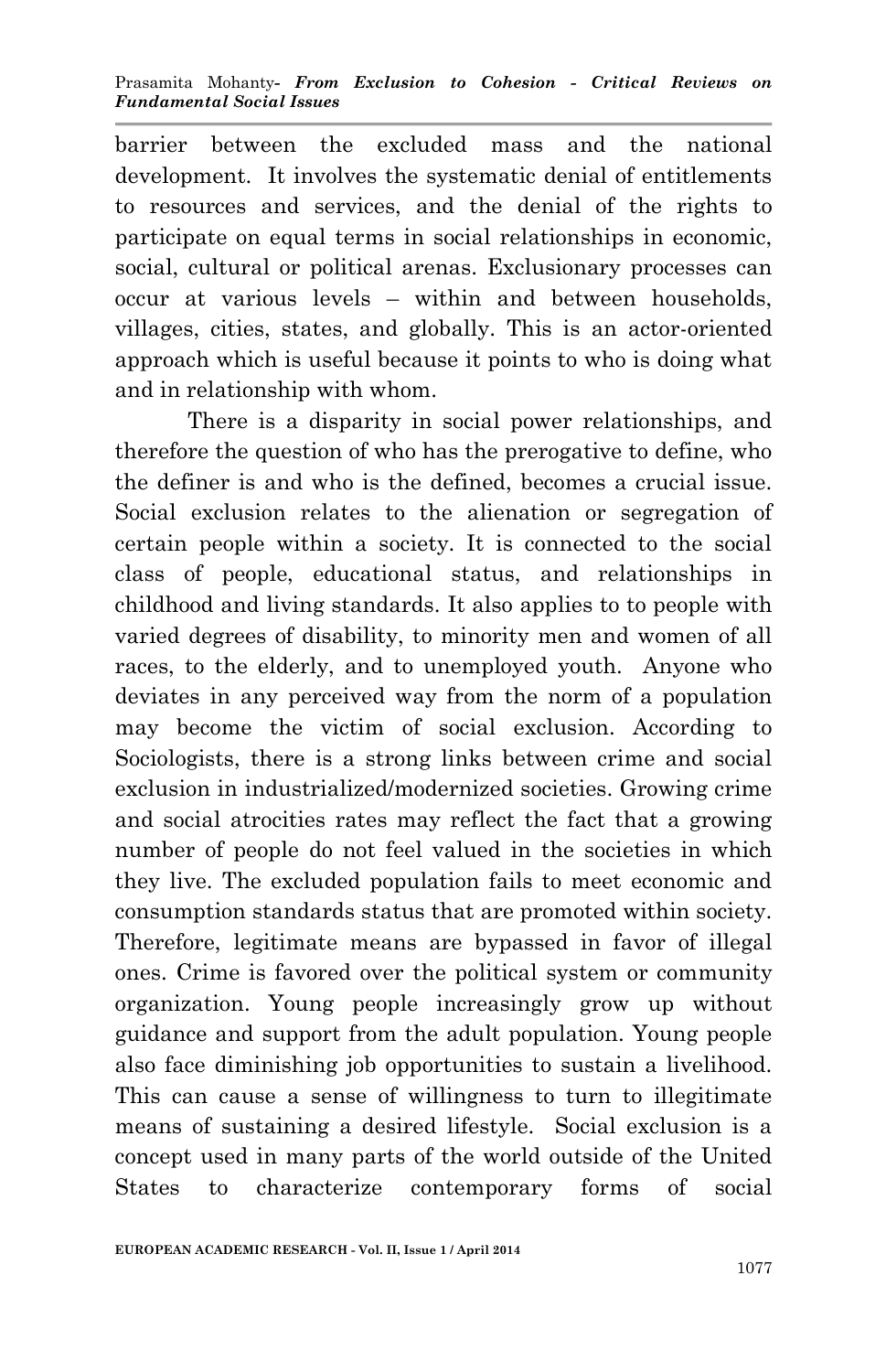disadvantage. Dr. Lynn Todman, Director of the Institute on Social Exclusion at the Adler School of Professional Psychology, suggests that social exclusion refers "to processes in which individuals and entire communities of people are systematically blocked from rights, opportunities and resources (e.g. shelter / housing, job / employment, healthcare, civic engagement/community participation , democratic participation and due process) that are normally available to members of American society and which are key to social integration." The ideological basis of social exclusion is mostly found in major social values. Social exclusion in principles defines boundaries between groups, locates the different groups in a hierarchy and regulates and guides their interaction. The attitude of discrimination is passed from society to individual and in due course the individual passes it back to the society. Thus both individual and society reinforce discrimination. Since social exclusion is intimately related to systems of domination and oppression, it is often highly resistant to change and transformation. It is not only those who discriminate against those who are inferior, incapable and lower who do not want this form of social relationship to be changed. But those who are discriminated against also do not want to alter the situation since they fear greater discrimination and assault. And thus, discrimination becomes a focal point for social conflict that disintegrate societies.

With the passage of time, social exclusion demanded scientific and trans-disciplinary approaches to generate understanding that makes the social development complete. Insights of academia, policy planners and government, (both at local and regional level) have been noticed in India in the forms of varied initiatives. Conferences, seminars, dialogues, debates and discussions supported with the research insights on social exclusion in the pre-independence period in India have brought many schemes and welfare programmes for the development of the marginalized sections. Since deliberations and discourses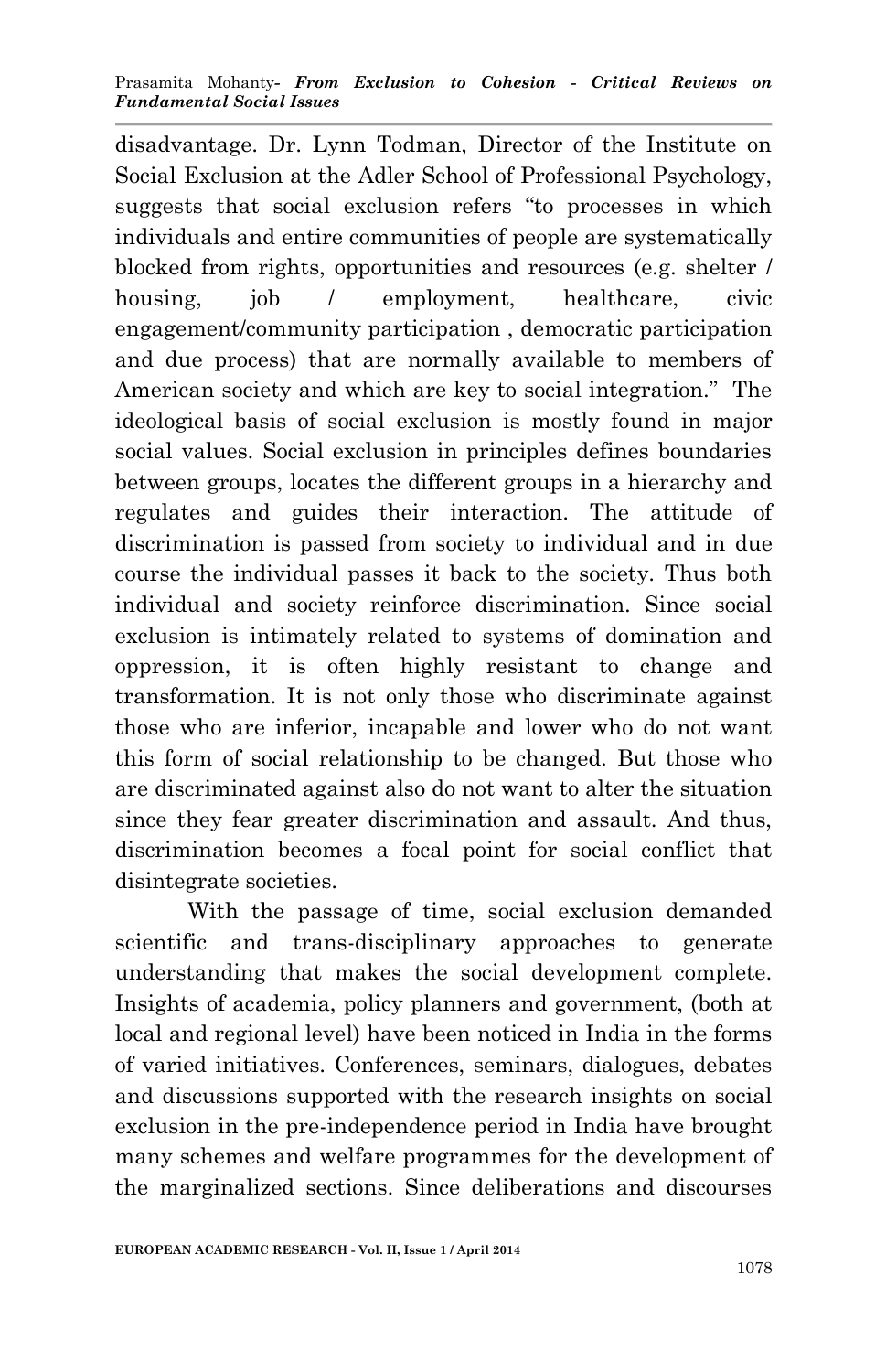pertaining to social exclusion are multidimensional in their approaches and nature, cursory glance on scientific conclusions relating to such efforts will enhance comprehensibility and draw a road map towards its future. "Though substantial improvements are noticed in all dimensions of national development, Indian villages have been at the core of discourses on meeting the Minimum Levels of Living( MLL) that are as follows-safe drinking water at the door steps of each house in villages; adequate food with minimum nutritional values; shelter that should have minimum standards to protect from natural calamities; adequate fundamental health care support; reading, writing and computational (functional mathematics) abilities; locale specific vocational training and economic empowerment; culture and locale specific ICT induction" (Das 2012).

### **Who are categorized as Excluded?**

It is surprising that social exclusion is a global issue and has been prevailing in varied forms of suppression, marginalization that are to a noticeable extent. Social exclusion describes how more than a half of Indian populations are not protected through the Constitution. Duties and rights are equally important to achieve the targets set by the Constitution. Who are excluded? Girls and women are found to be marginally excluded at all stages and levels.

Nearly half of population either at local or global level are women and girls whose role has not been accorded due importance till current times. Scheduled Castes and Tribes, other backward classes constitute the two-third of the total population in India whose needs have not been addressed so far. Such classes are economically weaker, socially alienated, educationally delinked. Poverty continues to be the main reason for which a majority of population thus becoming the stumbling blocks for social progress. Migrants are found to be excluded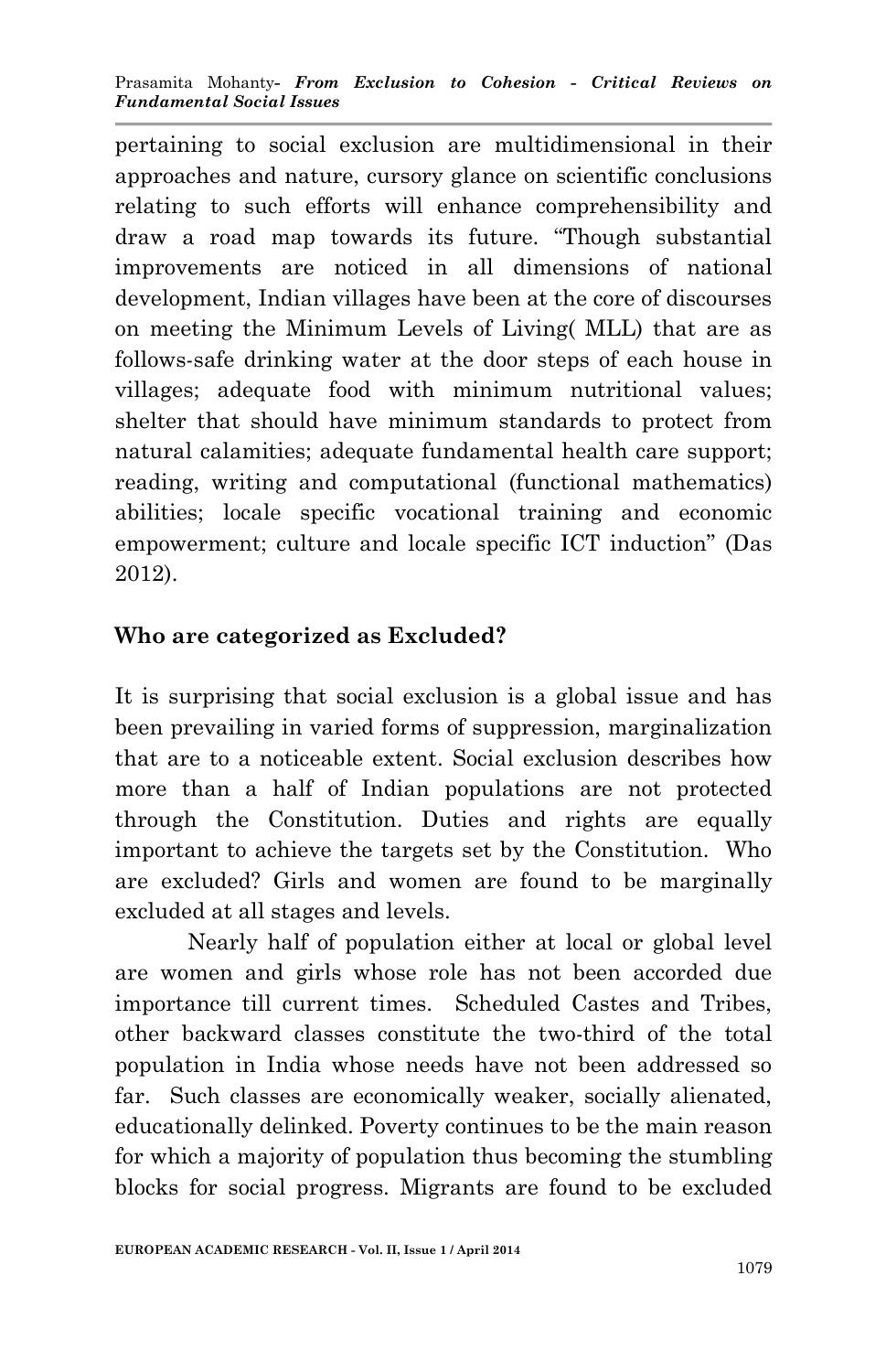regionally and since they belong to minority they suffer the most. Religious minorities, such as, Muslims, Buddhists, Sikhs, Christians, and Jains etc. are the victims of exclusion. Certain vocations are equally responsible for fuelling exclusion among certain strata of population in India. In the recent days, old age people seek utmost attention because their alienation from the mainstream of development.

Disadvantaged/ Socially excluded sections as considered by the committee constituted by the Ministry of Human Resource Development, Government of India in the year 2000 are as follow:

**Social Groups**: Dalits/untouchables/lower castes, Tribals /Adivasis/Indigenous Peoples, religious and linguistic minorities, physically challenged and the most backward castes, especially women and children among these social groups.

**Sectoral Groups**: Agricultural labourers, marginalised farmers, child labourers, domestic workers, informal workers/unorganized sector workers, contract workers, plantation workers, fisher communities, manual scavengers, rural and forest based communities, vernacular speaking social groups, people with disability etc.

The Poorest Areas Civil Society in India categorises followings as socially excluded groups-- Scheduled Caste (SC) groups, Scheduled Tribe (ST) groups, Muslims, Women, and People with disabilities.

# **How exclusion is perceived conceptually and theoretically?**

Discourses based on empirical evidences relating to social exclusion highlight that four major issues—the current interpretations/understanding on social exclusion, types of social exclusion, inclusive education, moving towards absolute inclusiveness of education. Inclusion in education or inclusive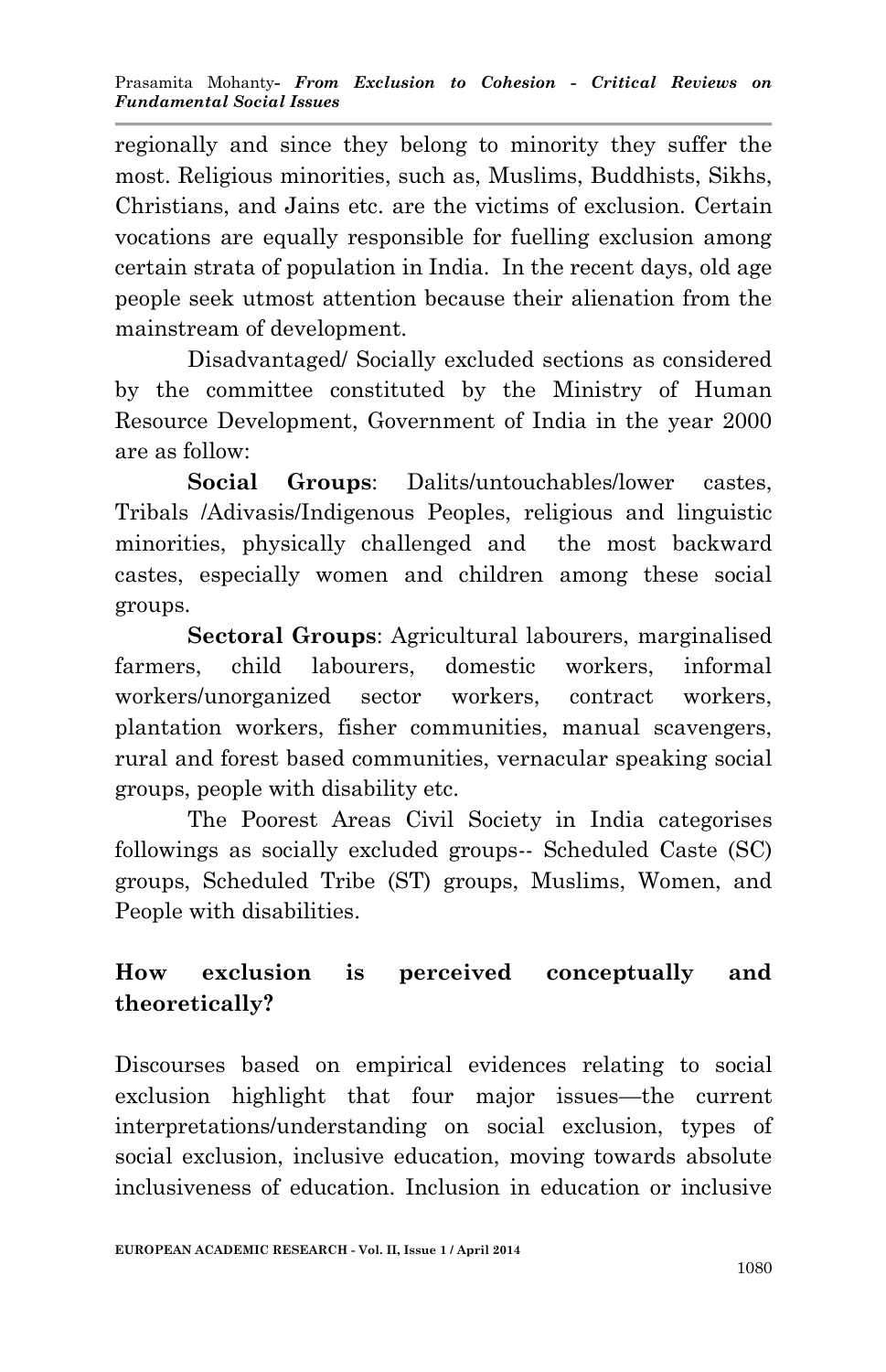education and inclusiveness of education is the synonymously used terminologies focussing on the concept originated from the multi-dimensional and trans-disciplinary insights relating to social exclusion by all countries across the globe. Though, exclusion is related to social domain, its kinship with social issues and problems make it difficult to comprehend because its ill effects on psychological, mental, emotional and physical health. Kirsten Weir (2012) viewed in "The pain of social rejection" that "the brain that is concerned a broken heart may not be so different from a broken arm. Rejection also has serious implications for an individual's psychological state and for society in general. Social rejection can influence emotion, cognition and even physical health."

In terms of material resources, a set of thinkers posit social excluded are those who don't possess fundamental or primary level resources, because of which their sustainability and livelihood is restricted and so as their social and political participation. Social exclusion connotes limited access to resources that facilitate inclusion in a given society, such as transport, social networks and adequate housing (Roosa, Deng, Nair & Burrell 2005) as well as civic and political voice and participation (Aber, Gershoff and Brooks-Gunn 2002). The notion of social exclusion moves beyond a focus on income poverty, providing a 'conceptual net' to capture processes of marginalisation and exclusion on the basis of (including but not limited to) race/ethnicity, gender and ability status (Diemer and Ortega 2010). Ruth et al. (2007) generated a working definition of social exclusion that is stated as "social exclusion is a complex and multi-dimensional process. It involves the lack or denial of resources, rights, goods and services, and the inability to participate in the normal relationships and activities, available to the majority of people in a society, whether in economic, social, cultural or political arenas. It affects both the quality of life of individuals and the equity and cohesion of society as a whole." Severe or deep exclusion was defined as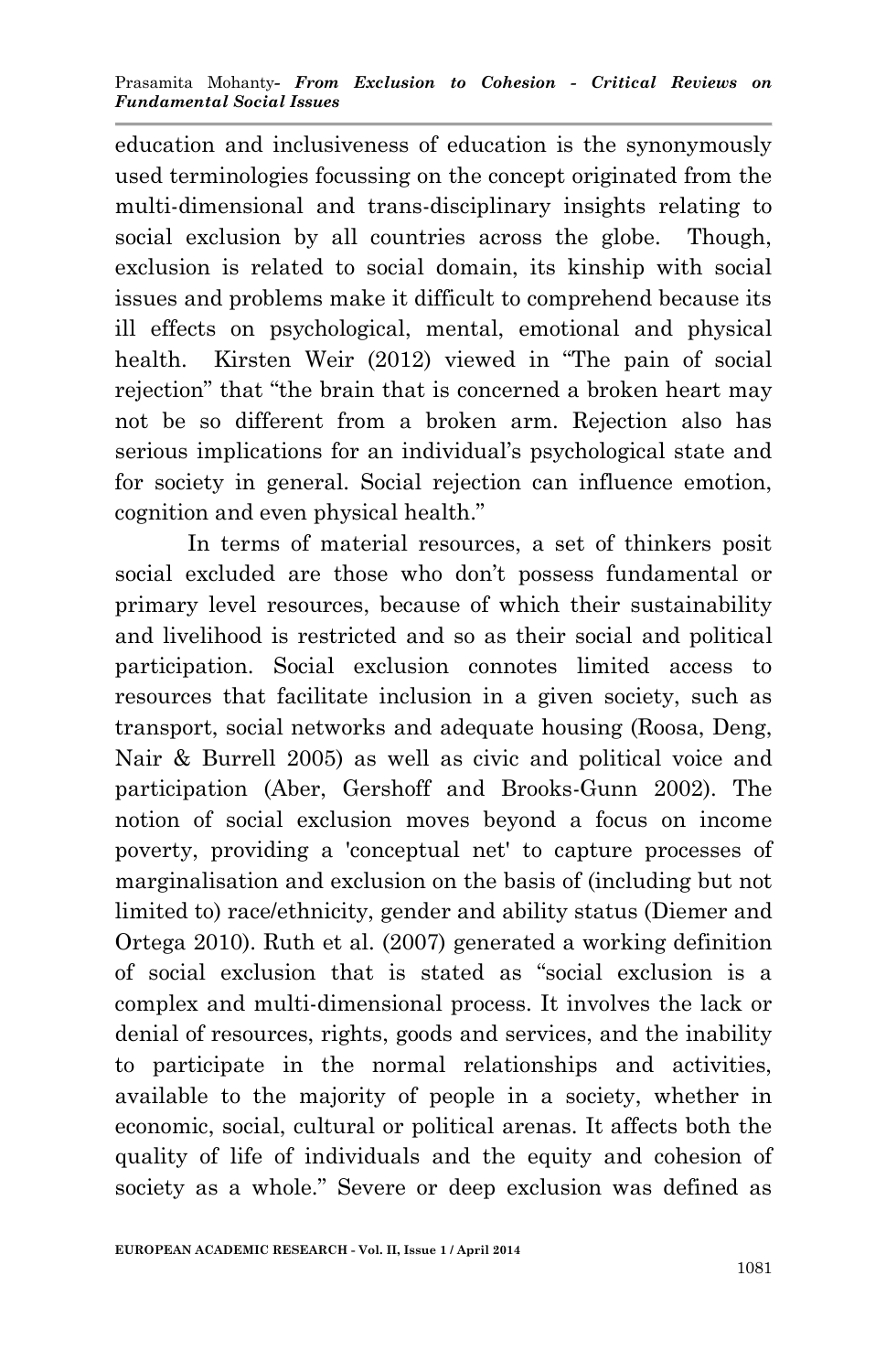"deep exclusion refers to exclusion across more than one domain or dimension of disadvantage, resulting in severe negative consequences for quality of life, well-being and future life chances" ( ibid). Byrne (1999) sees social exclusion as a departure from the depiction of the poor as the 'underclass' in a post-industrial society –the 'underclass' depiction of the poor portrays their condition as self-induced.

The term 'social exclusion' refers to changes in society that affect only some of the people in that society through an ongoing process rather than a timeless state. Some of the symptoms of social exclusion could include unemployment, loss of income and bargaining power and the inability to participate in a wide range of social services (Mawson 2001). Foley and Alfonso (2005) define social exclusion as "a shorthand term for what can happen when people or areas suffer from a combination of linked problems such as unemployment, poor skills, low incomes, poor housing, high crime environments, bad health and family breakdown". Selwyn (2002) developed a framework on what constitutes social inclusion. The elements of Selwyn's social inclusion model include production activity (engaging in an economically and socially valued activity), political activity (involvement in a collective effort to improve and safeguard one's social environment), social activity (significant social engagement with friends and family), savings activity – the ability to accumulate monetary savings), and consumption activity – the ability to consume some of the services deemed to be normal in society. European Union (2005) defines "Social inclusion is a process whereby individuals gain the opportunities and resources necessary to participate fully in economic, social and cultural life and to enjoy a standard of living and well-being that is considered normal in the society in which they live. It ensures that they have greater participation in decision-making which affects their lives and access to their fundamental rights." Das (2012) viewed that "while inclusion in education or inclusive education is an approach or strategy or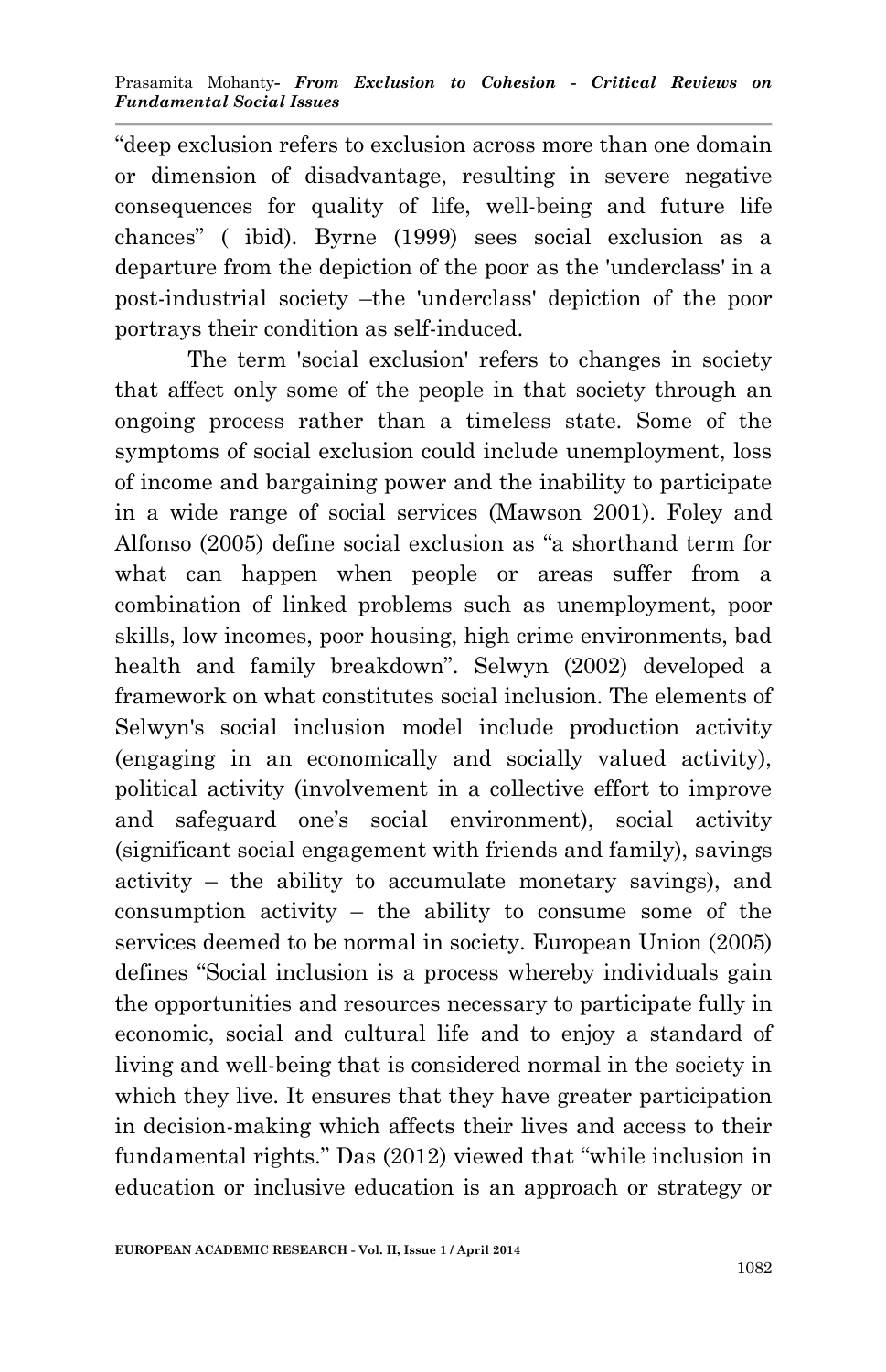method employed in education for enabling children to cope up with a specific or multiple disabilities, inclusiveness of education is a theoretical framework in education and humanities designed to ensure integrated human and societal development." Inclusive education is the approach through which scientific, innovative and productive interventions are employed to make education system more effective, student friendly and participatory. This approach has been in practice in various forms of activities ranging from educating children with special needs to education of special focussed groups. Thus, it is synonymously used with inclusive education. But, Inclusiveness of Education is a theoretical construct based upon integrated form of education focussing on holistic human development— ensuring all children mainstream of education and integrated social development—ensuring sustainable development on all aspects and across all strata of society. Therefore, epistemology of (Inclusiveness of) education rely more on democratized—socialistic philosophical goals enshrined in the Statutes or the Constitution of a nation."

By and large, thoughts of academia, prima facie, reflect that disabilities (deformities) are physical in nature and visible for which inclusive education initially was adopted to educate children with special needs, but with the passage of time, inclusive education is interpreted to bring solutions to concurrent form of social exclusion. What about the handicapness attributed to social conditions because of which certain groups or strata of population are socially alienated? Gustafson, Kaaryn (2010) stated that "over the last several decades, criminal law enforcement goals, strategies, and perspectives have grown entangled with the welfare system, a putatively benevolent arm of the state. Government welfare policies increasingly treat the poor as a criminal class, and the treatment of low-income women as criminals has occurred at all levels of government--federal, state, and local. The 1996 federal welfare reform legislation required states to implement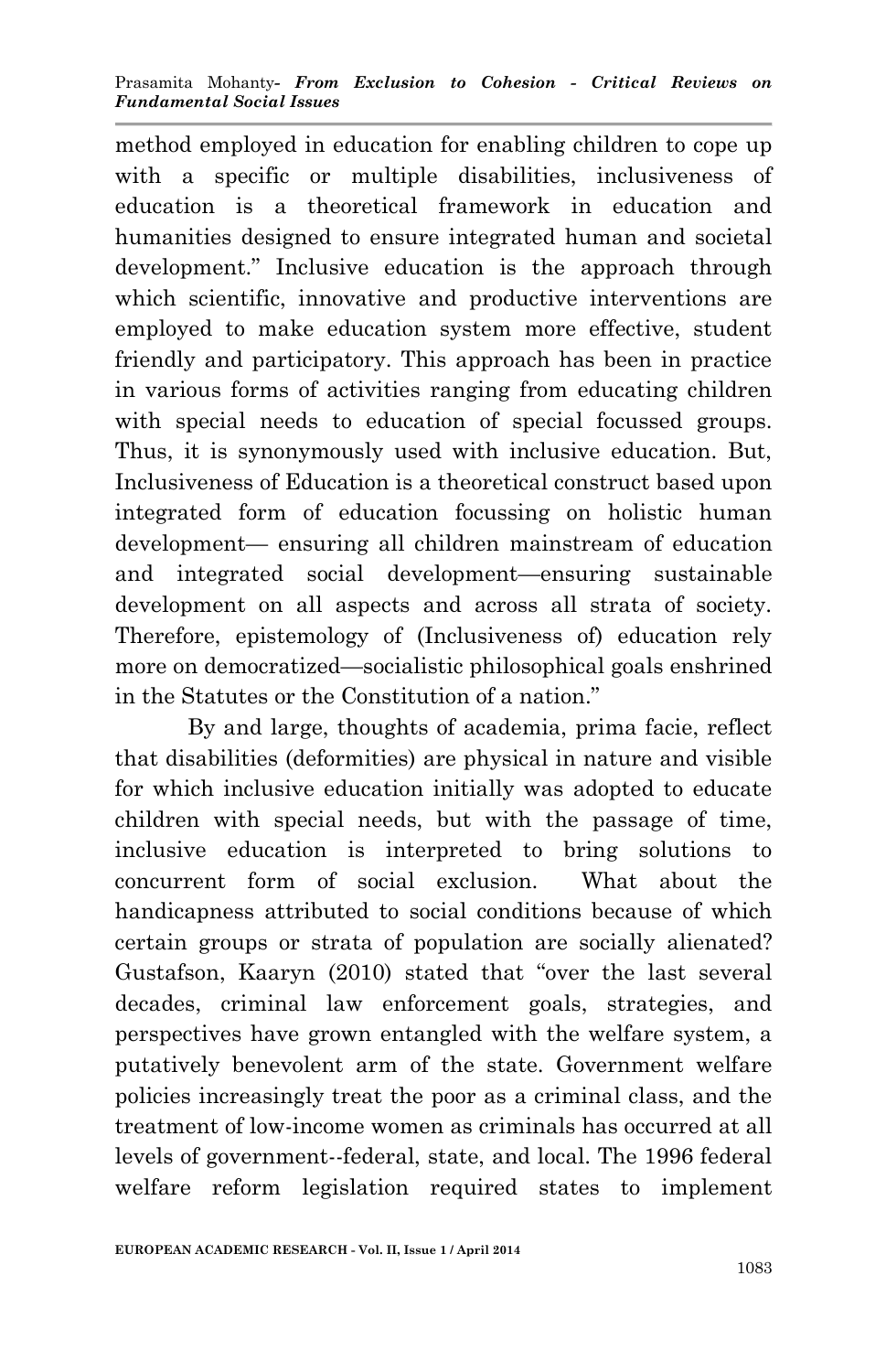measures to control welfare fraud. While states have approached the policing of welfare fraud with varying levels of zeal, there is a clear trend toward toughness on welfare recipients who run afoul of regulations or who fail to comply with welfare rules. Jackson (1999) reported that "gender mediates particular forms of exclusion". Long-term unemployment among young adults or adults is viewed as a potential factor for their social exclusion. "Long-term unemployment turns into psychological and behavioural deformations that lead unemployed youths further toward a passive social position. Mass unemployment among young people breaks the continuity in developing labour skills (Iskra Beleva 1997). Wilson's (1987), Durlauf (2001), Vartanian and Buck (2005), Gregory and Hunter (1996), Gregory and Hunter (2001) Hunter (1995) Hunter (2003), Lawson and Dwyer (2002), Garnett & Lewis (2007), Kelly & Lewis (2002), Buck (2001) have proven the kinship of social exclusion and regional or territorial effects, and residential effects. In certain contexts, reviewed evidences represent that the institutional set up (especially schools) and classrooms are fuelling social exclusion on the basis of casteism. "Religious schools are more likely to uphold gender differences than eradicate them, and schools are often places of intolerance, discrimination and violence. Girls are disproportionately the victims" (UNESCO, EFA: 2003-2004). Women have been oppressed in many parts of the world, though they equally contribute towards national development. Professions or types of vocations or jobs are also responsible for alienations— adolescent girls in slums of Delhi (2005), scavangers in Lucknow (Mohanty 2011), SC girls at primary level in Haryana (Mohanty 2000). Participants of each of the above-cited empirical studies revealed that professions such as barber, sweeper, scavenger, butcher etc. are deemed as the low level of vocations having low or no social recognition and acceptance in rural places. They are denied access across all fundamental human rights in rural parts of India. But their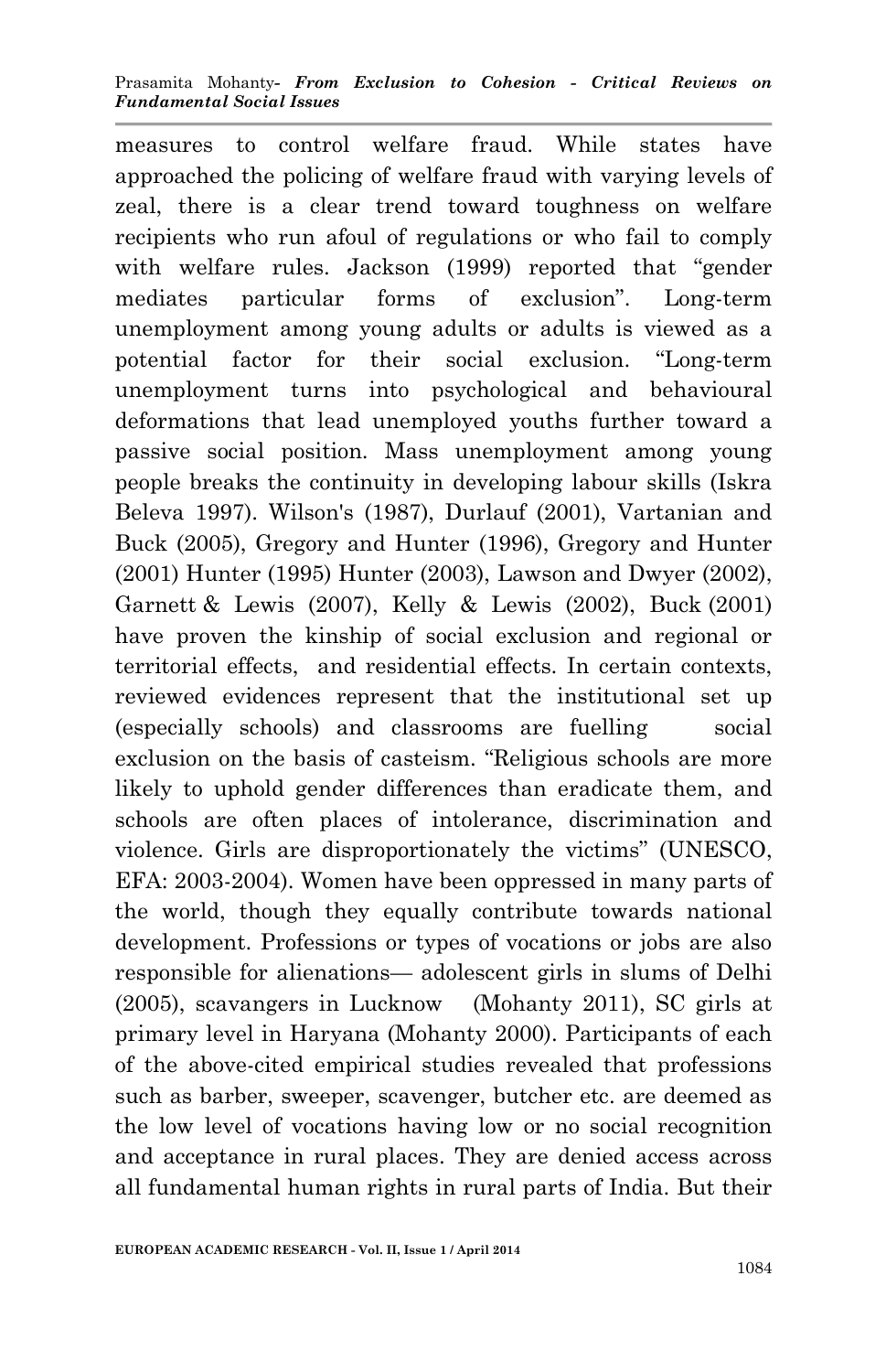social recognition and acceptance is reversed in the urban places attributing to the universally acknowledged fact of educated society. It is assumed that urban community is more educated and thus they realise the need of out-sourced human support in the form of servants (both male and female), drivers, gardeners, barbers etc. It is noteworthy to reveal that concept of alienation is related to the level of knowledge and understanding in rural places while in urban it is prevalent in less significant form. A number of experiences, each one of us, might be having —that a servant is not allowed to sit in sofa or chair, children of servants are not allowed to play with the children of masters, children of a cobbler or any disadvantaged group or even scheduled caste are not allowed to share seating chairs either in classrooms or laboratories. SCs (Scheduled Cates) and STs (Scheduled Tribes) and other disadvantaged groups are not allowed to enter temple premises for worshiping the god or goddess in certain parts of India. All such instances are primarily reflecting some form of social exclusion. Though its magnitude varies significantly from one context to another, the concept of social exclusion is universal.

The term "social exclusion" denotes new forms of social inequality that cannot be adequately described in traditional terms of poverty. The American debates on the emergence of an urban "underclass" (Wilson, 1987) and the French discussion on "exclusion social" (Dubet and Lapeyronnie 1994) represent two strands of a debate, which was soon followed up by empirical research in different European countries under this perspective (Mignione 1996; Haeussermann et al. 2004). Exclusion as a concept is not as straightforward as is appears, and it has different meanings in different contexts (Haeussermann et al. 2004; Room 2004). Firstly, it is relational- -exclusion is measured by the predominant standards of the respective society. Secondly, it is multidimensional--exclusion may take place in different dimensions (e.g. labour, health, social networks, education etc.). The desire for social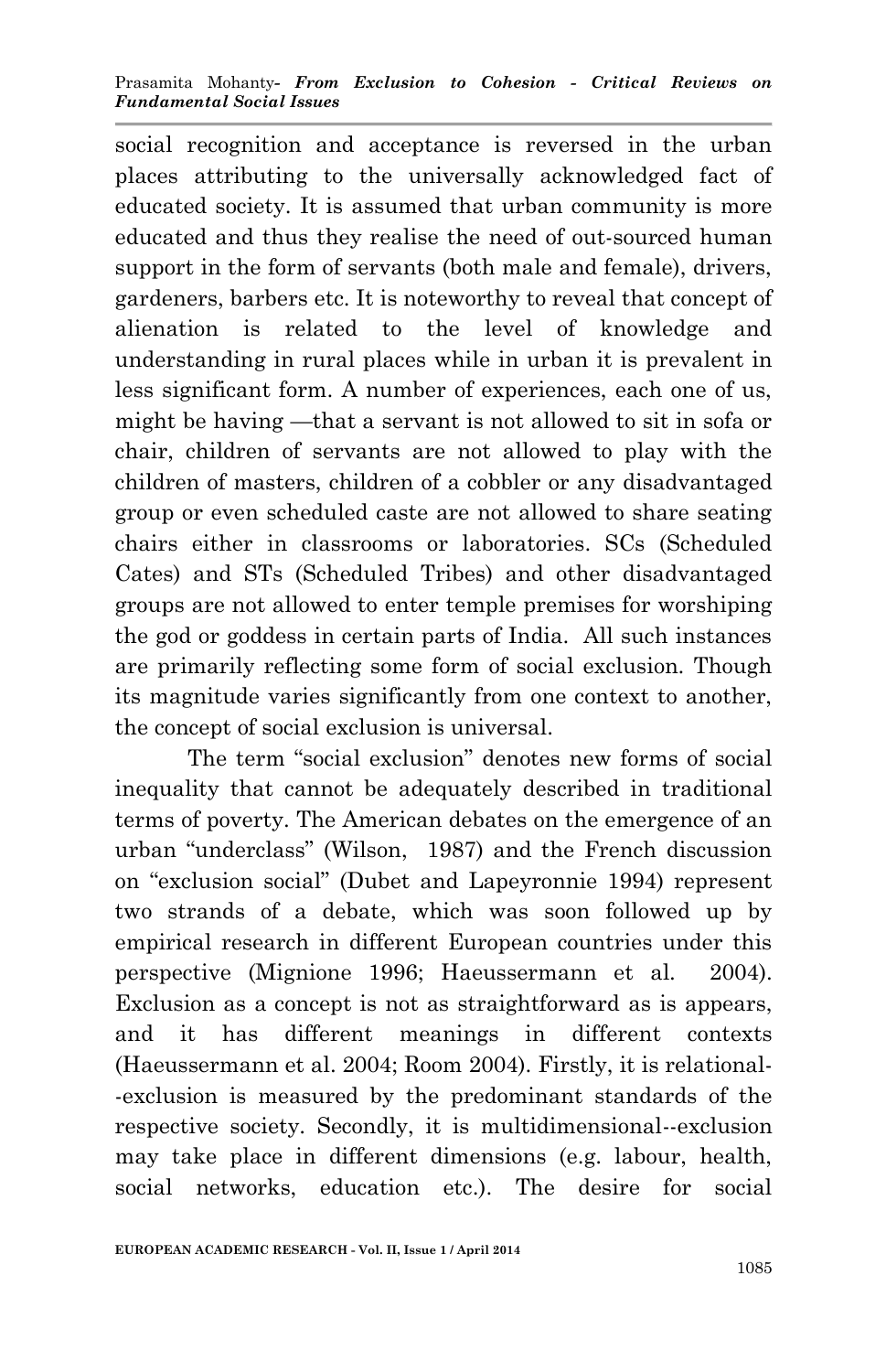relationships is one of the most fundamental and universal of all human needs (Baumeister and Leary 1995). Social exclusion, a painful yet common part of life, thwarts this ingrained motivation and has striking consequences for people's psychological and physiological functioning (Buckley, Winkel, and Leary 2004; DeWall and Baumeister 2006; Maner et al. 2007; Twenge et al. 2001; Williams 2001). In support of the assertion that social connections are a need, not just a desire, Baumeister and Leary (1995) reviewed decades of research and concluded that people suffer psychologically and physically when they lack sufficient social ties. Given the negative side effects associated with belongingness deficits, it is perhaps not surprising that people have psychological mechanisms in place that help ensure their need to belong is being met. For example, people continually monitor their level of inclusion (Leary et al., 1995) and automatically allocate attention to social opportunities in the environment when inclusion drops below a desirable level (DeWall, Maner, and Rouby 2009; Gardner, Pickett, and Brewer 2000). Migration is a key dynamic in understanding change in rural Scotland and it has implications for policy development and delivery (HARC Network 2011).

# **Critical Reviews**

The concept of social exclusion was first used in France, where it has been a focus of political debate since the 1960s (Silver 1994). It has come to exercise a growing influence on social and economic policy within the European Union (e.g., European Commission 1994). Within the United Kingdom, one of the first acts of the 'New Labour' government when it came to power in 1997 was to establish a Social Exclusion Unit within the Cabinet Office, to develop and promote a range of crossdepartmental initiatives designed to tackle the issue. Levitas (1998) has argued that the concept is subject to a number of different interpretations, embedded in three different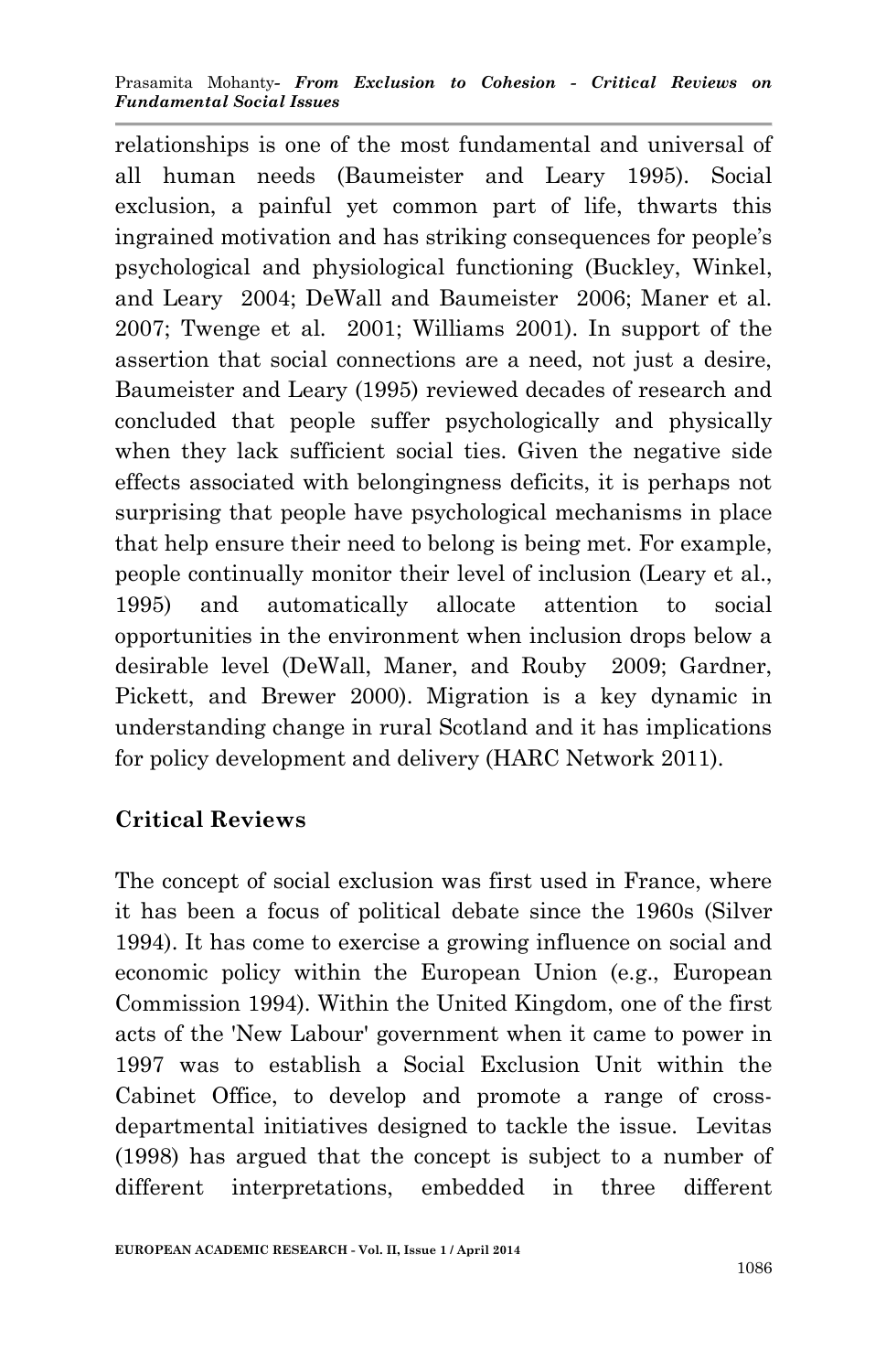discourses— redistributionist discourse (primarily focused on poverty), moral underclass discourse (centring on the moral and behavioural delinquency of the 'excluded' themselves), and social integrationist discourse, (participation in paid work as the key to social inclusion).

Laura Kiepal, Peter J. Carrington, and Myrna Dawson (2012) coined the concept of social exclusion with the relationship between people and groups who may be socially and economically disadvantaged and the phenomenon of going missing. The CSSEIP of Andhra University (2011) categorized "the individuals who are most susceptible and are in a marginalized state are the Scheduled Castes (SCs), Scheduled Tribes (STs), Other Backward Classes (OBCs), Women, Religious and linguistic minorities, Elderly, Poor, differentlyabled, and Persons living with HIV/AIDS." Abhijit Guha (2011) cited that "social and cultural ecologists have demonstrated that when a group of people are excluded from using a certain portion of natural resources (a patch of forest for grazing or from killing particular species of plant and animal) it helps in the conservation of nature. Even the continuation of occupational specialization of the Indian caste system (which excluded a particular caste from pursuing the occupation of others) was explained by Nirmal Kumar Bose a mechanism for minimizing competition (Bose 1963). Madhav Gadgil and Kailash Malhotra at a much later period extended Bose's ideas within an ecological framework in explaining the existence of various caste groups in the rural areas of Maharashtra (Gadgil and Malhotra 1983). In a study conducted by Haripada Pradhan, Abhijit Guha and Falguni Chakraborty of the Department of Anthropology, Vidyasagar University, the authors have shown how under the leadership of local communist party some unwritten rules of exclusion and inclusion in the reclamation of unrecorded char land in Nayagram block of the Paschim Medinipur district minimized conflict as well as inequality among the rural cultivators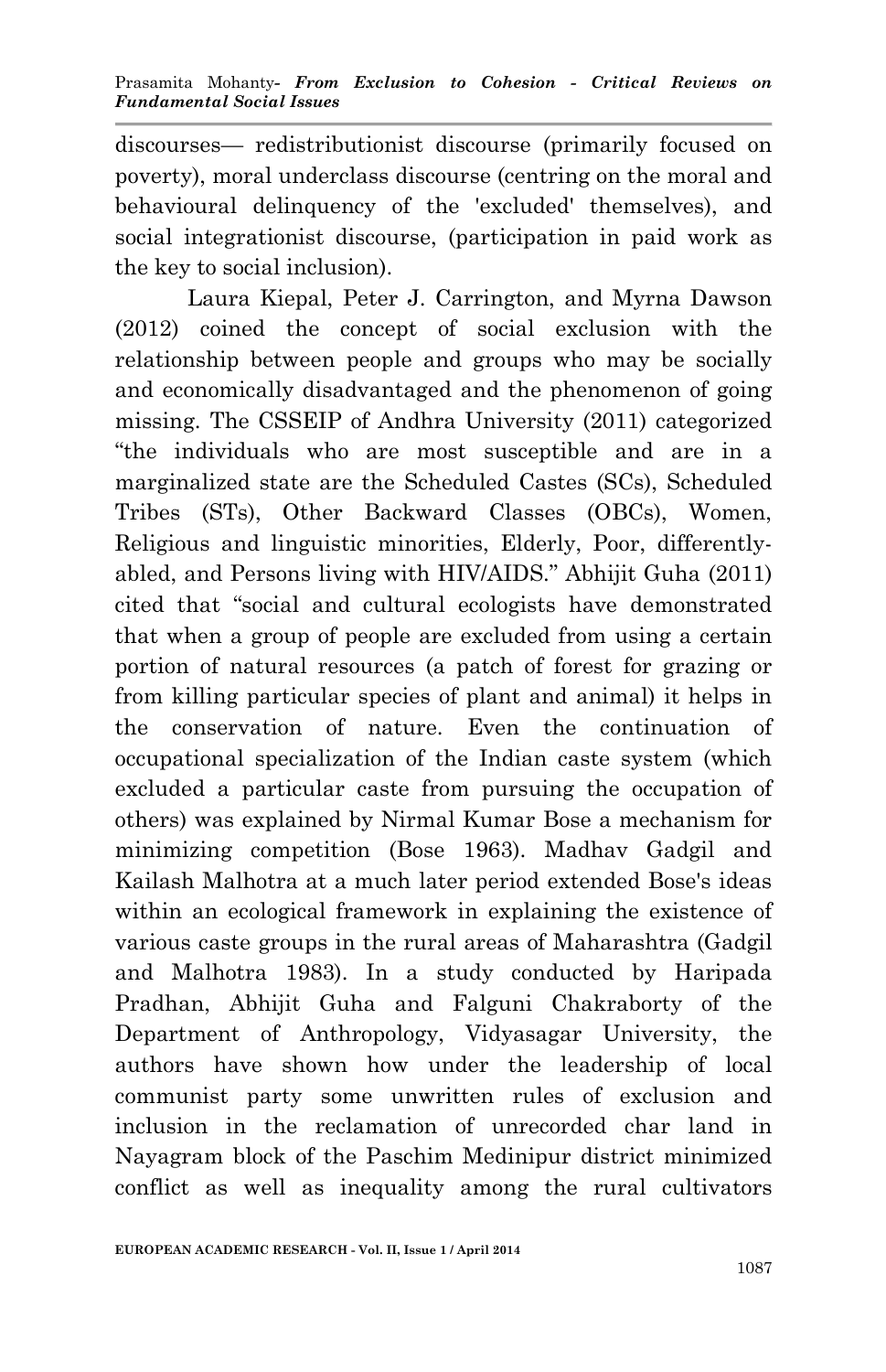(Pradhan et al. 1992).

For the purpose of conceptualizing social exclusion, Diemer and Liyana (2010) cited a couple of researchers in North America those who defined social exclusion as the degree to which children or families do not participate fully in society or [the] process by which individuals and groups are wholly or partly closed out from participation in their societies because of low income as well as constricted access to employment, social benefits and services, and other aspects of cultural and community life. (Kahn and Kamerman 2002). Social exclusion connotes limited access to resources that facilitate inclusion in a given society, such as transport, social networks and adequate housing (Roosa, Deng, Nair and Burrell 2005) as well as civic and political voice and participation (Aber, Gershoff and Brooks-Gunn 2002). The notion of social exclusion moves beyond a focus on income poverty, providing a 'conceptual net' to capture processes of marginalisation and exclusion on the basis of (including but not limited to) race/ethnicity, gender and ability status.

UNESCO (2009) attempted to understand marginalization through four broad thematic clusters-- Groupbased: ethnicity; language; race; caste, Poverty-related: extreme and persistent poverty and vulnerability; child labour, Location: urban slums; rural (drought-prone, pastoralist etc); conflict zones (including refugees and internally-displaced persons), and Individual: disability and special needs; HIV/orphans; other health-related.

Rawal (2008) reiterated that "the concept of social exclusion/inclusion figured prominently in the policy discourse in France in the mid-1970s. The concept was later adopted by the European Union in the late 1980s as a key concept in social policy and in many instances replaced the concept of poverty. This concept which had first appeared in Europe as a response to the crisis of the welfare State has now gained considerable currency over the last five years in both official and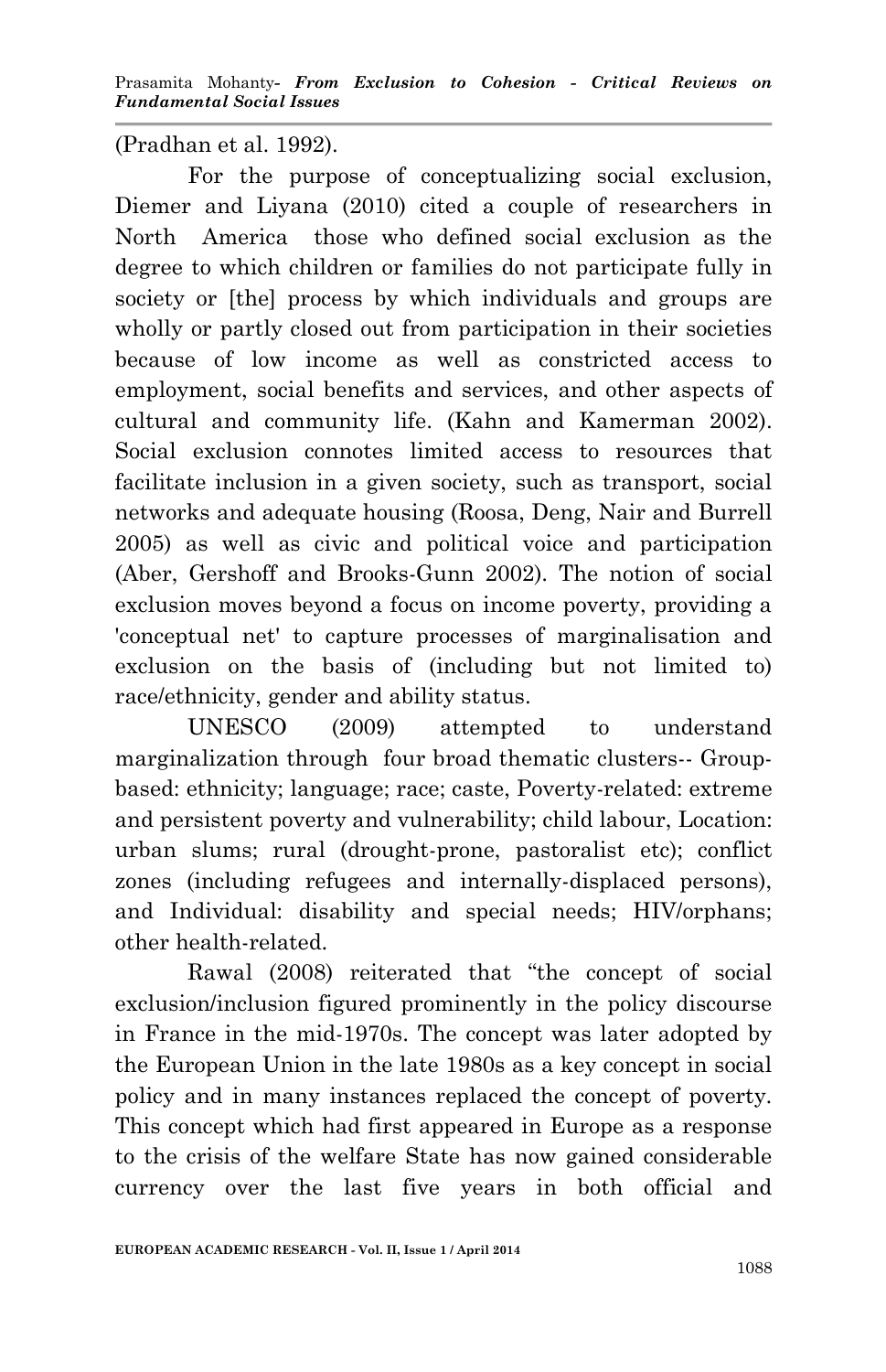development discourses in Nepal. The debates surrounding inclusion/exclusion have ascended to conspicuous importance in the present political transition in Nepal with several groups such as Dalit, women, ethnic communities, donor communities, Madhesi communities and region voicing their demands for an inclusive state by virtue of which, the issue has now come to be a part of the popular public discourse. Ayaz and Ahmed (2007) coined that "exclusion is a cumulative and multi-dimensional process which, through successive ruptures, distances individuals, groups, communities and territories from the centres of power and prevailing resources and values, gradually placing them in an inferior position. In a socially inclusive state therefore, the individual's identity as a citizen trumps all other identities (e.g. gender, ethnicity, caste or religion) as a basis for claims for state services and commitments (e.g. justice, social service provision, investment in public infrastructure, police protection) through the constitution and legal system. A sense of belonging comes through civic, economic, social and interpersonal integration into a society, which is promoted by (i) democratic and legal system (ii) the labour market (iii) the welfare-state system (iv) the family and community system consecutively. Hence, social exclusion can be defined in terms of the failure of one or more of the four systems."

In the Indian context, caste may be considered broadly as a proxy for socio-economic status and poverty. In the identification of the poor, scheduled caste and scheduled tribes and in some cases the other backward castes are considered as socially disadvantaged groups and such groups have a higher probability of living under adverse conditions and poverty. The health status and utilization patterns of such groups give an indication of their social exclusion as well as an idea of the linkages between poverty and health. In this review, broad linkages between caste and some select health/health utilization indicators were examined. Data on prevalence of anaemia, treatment of diarrhoea, infant mortality rate,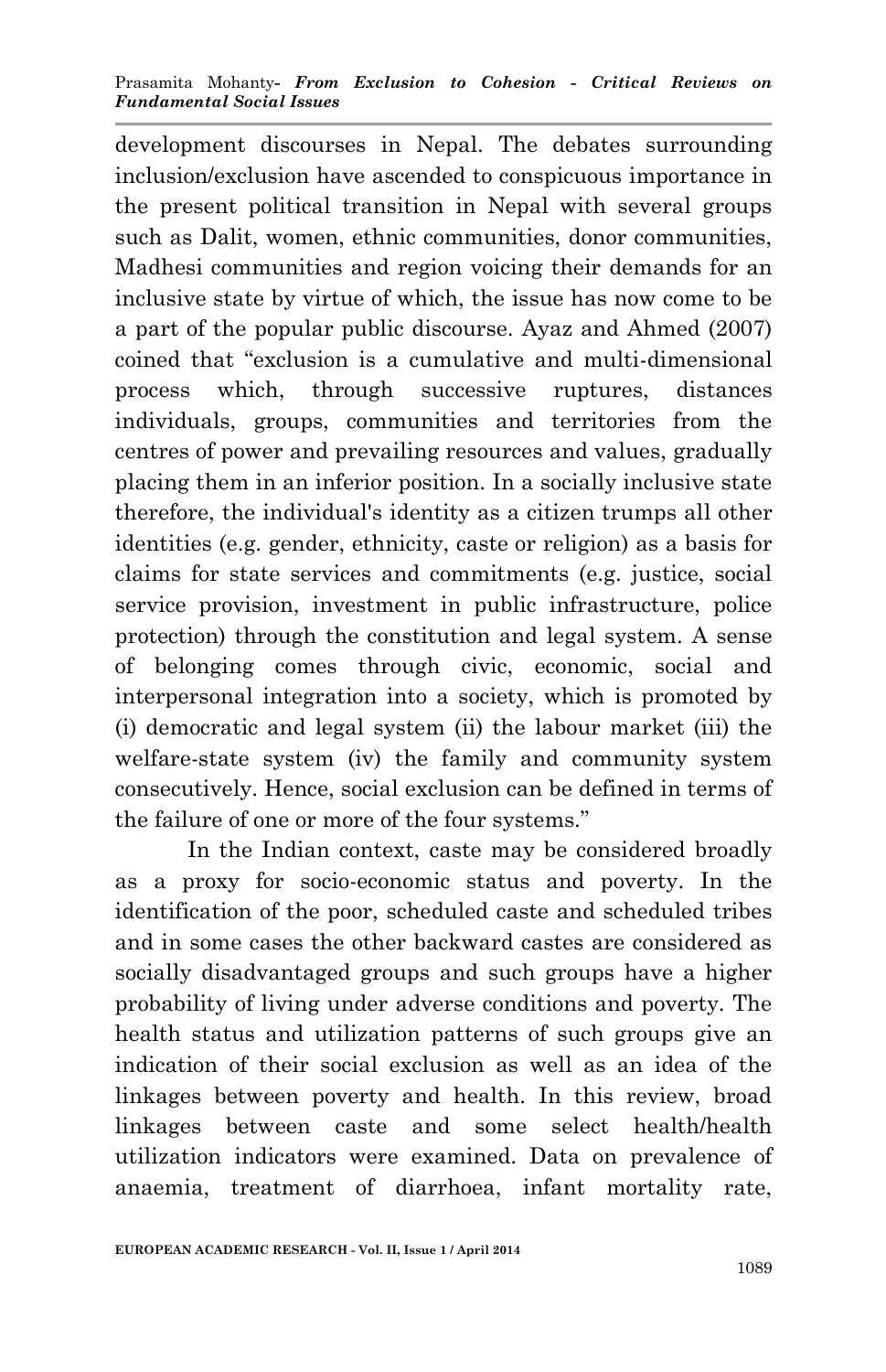utilization of maternal health care and childhood vaccinations among different caste groups in India were taken into consideration. The data based on the National Family Health Survey II (NFHS II) highlight the caste differentials in health (as cited by Nayar 2007). Dragana Avramov (2006) viewed that social exclusion is a notion that encapsulates deprivations experienced by the poor and those people who are at risk of poverty. Alexandra Dobrowolsky and Ruth Lister (2005) included women, Racial and Ethnic Minorities, Immigrants, Refugees and Asylum Seekers as most disadvantaged and marginalized. Dobrowolsky and Ruth (2005) further explored that social exclusion as a concept originated in France.

Kinship of exclusion with potent social problems and issues figured out above provides the theoretical foundations inter-disciplinary to trans-disciplinary. Lynn Todman (2007) while focussing the on goals of a discourse on social exclusion organised by Adler Institute on Social Exclusion reiterated that "Our goal with this conference series is to show the similarities between disciplines and to encourage a trans-disciplinary conversation on the topic." Therefore, social exclusion seeks an integrated approach towards formulating inclusive policies. The inter-relationship of social factors viewed at macro level reflects the inter-relationship of various independent branches of human knowledge —sociology, anthropology, psychology, philosophy, governance and polity, social history, demography and geography, economics, law and human rights. Exclusion can be viewed macro-sociologically or micro-sociologically (Silver 1994). Achille Weinberg and Jean-Claude Ruano-Borbalan (1993) distinguish between macro and micro causes in contrasting exclusion from "above" and "below." "Top-down" perspectives may view exclusion as an employment crisis or as a crisis in the integrative social institutions of the nation generally.

Harald Stoeger (2011) discussed theoretical approaches to social exclusion and stated that "During the last two decades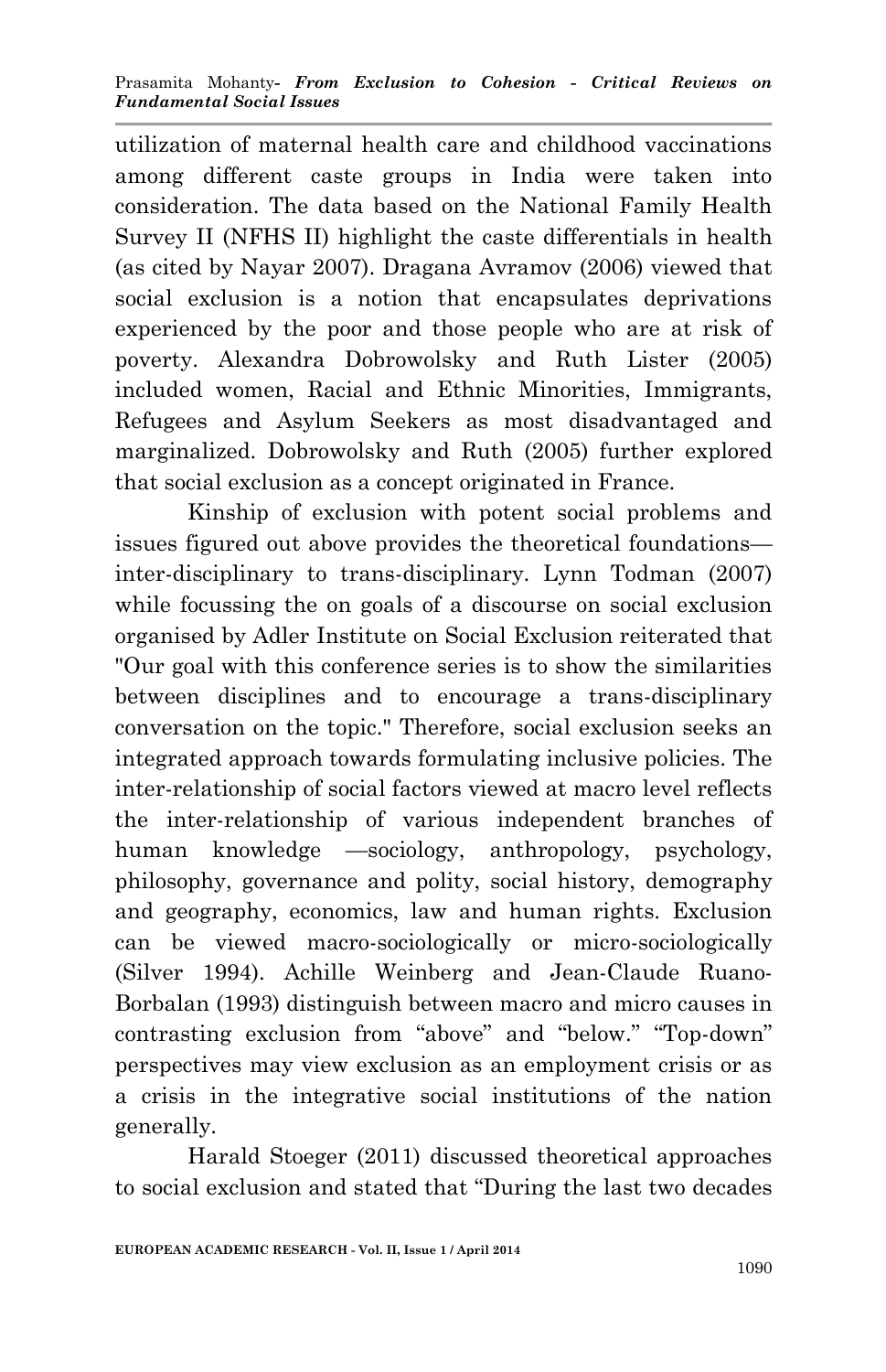the number of approaches attempting to explain social exclusion has increased. This can be viewed as problematic or as a welcome contribution to diversity. With respect to the "macro-level" researchers grapple with the ways in which types of clusters of welfare regimes shape the risk of homelessness and deprivation in the realm of housing. Scholars have seized upon the three-fold typology of Esping-Andersen (1990) and have added the rudimentary (or Latin-rim) welfare type (for Southern Europe) and the "post socialist welfare disarray" for Eastern Europe (Leibfried 1992; Abrahamson 1999).

Exclusion is a complex concept and its major roots are spread across disciplines. Poverty being measured in terms of economic criterion, but its relationship with social status and culture cannot be ignored. Unemployment is caused by locality and further attributed to the availabilities of avenues or resources, educational background and willingness of individual. The sets or groups or the clusters that are emerging among the social factors are to be viewed in terms of the extent to which each of these groups are fuelling to the process of social exclusion and thus becoming stumbling blocks to social cohesion. The significance of all such group wise or cluster wise may be understood from the empirical evidences available for the present discourse on social exclusion by taking into account the evidences reported by Jespersen (1995), Iskra Beleva(1997), Mohanty(2000, 2005, 2011), Katharine Giffard-Lindsay (2005), Lockheed (2010), Tomasevski (2003), Lewin (2000) , Raja, Boyce & Boyce (2003), Singal (2005) and many others. Advent of ICT is also emerging as a potential factor responsible for social cohesion. David (2002) reported that the excluded invariably fall on the wrong side of the digital divide, and are thus unable to take advantage of recent developments in ICTs. This digital divide, which clearly marginalises many of the socially excluded, shows how problematic are assumptions about the future role of e-commerce within wider society (ibid).Peter Saunders (2003) argued that researchers need to think more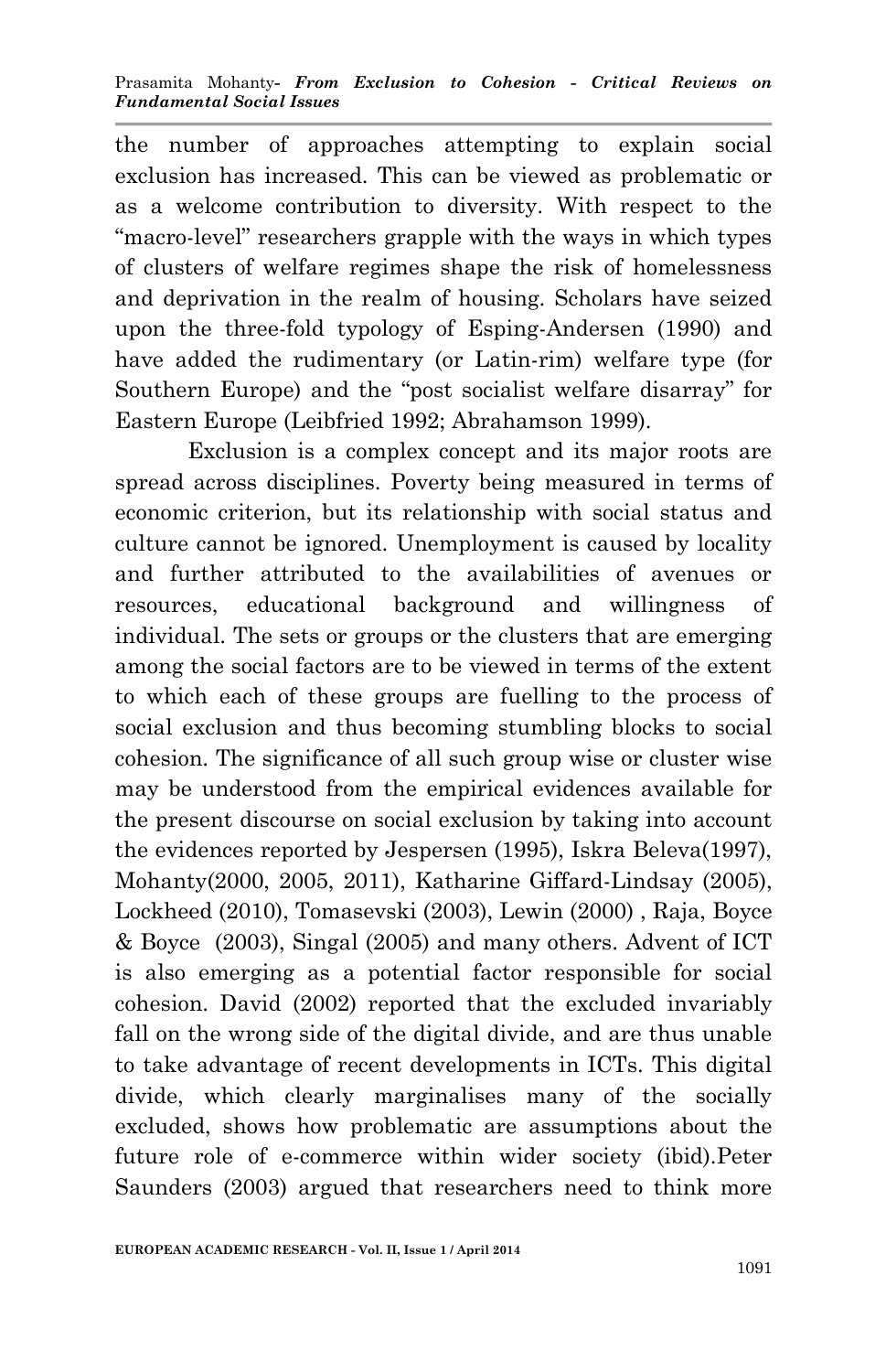strategically about how research on exclusion and poverty can exert influence on those setting the policy agenda.

Social exclusion in Indian context in relation to religious minorities, especially Muslim minorities are treated equally with lower caste communities of other religions including Hindu. Muslim minorities are in double binds—being alienated socially and religion wise. In the Indian context, interpretations on social exclusion are ironical in nature. During the pre-British era, many of the Hindu kings had kept Muslims as Chief Chef (cook) in their kingdoms, because of the meticulous skills of Muslims in cooking. Being the Chief Chefs they were honoured by the public but alienation in certain form was found to be prevailing. As per Hindu mythology, people belonging to lower castes (irrespective of their socio-economic-political status), such as, SCs, STs, shudras, chamars, chandals etc. are not allowed to enter temples. But at the same point of time, history had witnessed that it is the butcher (belonging to chamar or chandal group) can only slain throats of buffaloes or goats (balipratha—sacrifice rituals) in the front of the idol of god or goddess in the presence of the public and within the temple premises. An empirical study (Mohanty 2000) focusing on in-depth understanding of the socio-psychological factors (among high and low achieving SC girls at primary stage in Haryana) revealed that socio-economic status of children belonging to SC communities is playing a significant role in learning attainment—SC girls of high socio-economic status are achieving better than low socio-economic status SC girls of the same school and at the same grade/class. Such finding leads low achieving SC girls to become more educationally excluded and thus found to be socially excluded—being born as girl, in SC community, and low level of learning achievement. A study conducted on scavengers in Lucknow (Mohanty 2011) explored that migration among scavengers from their natives to urban places are mainly due to scarcity of resources for managing livelihood, lack of traditional jobs in rural places, and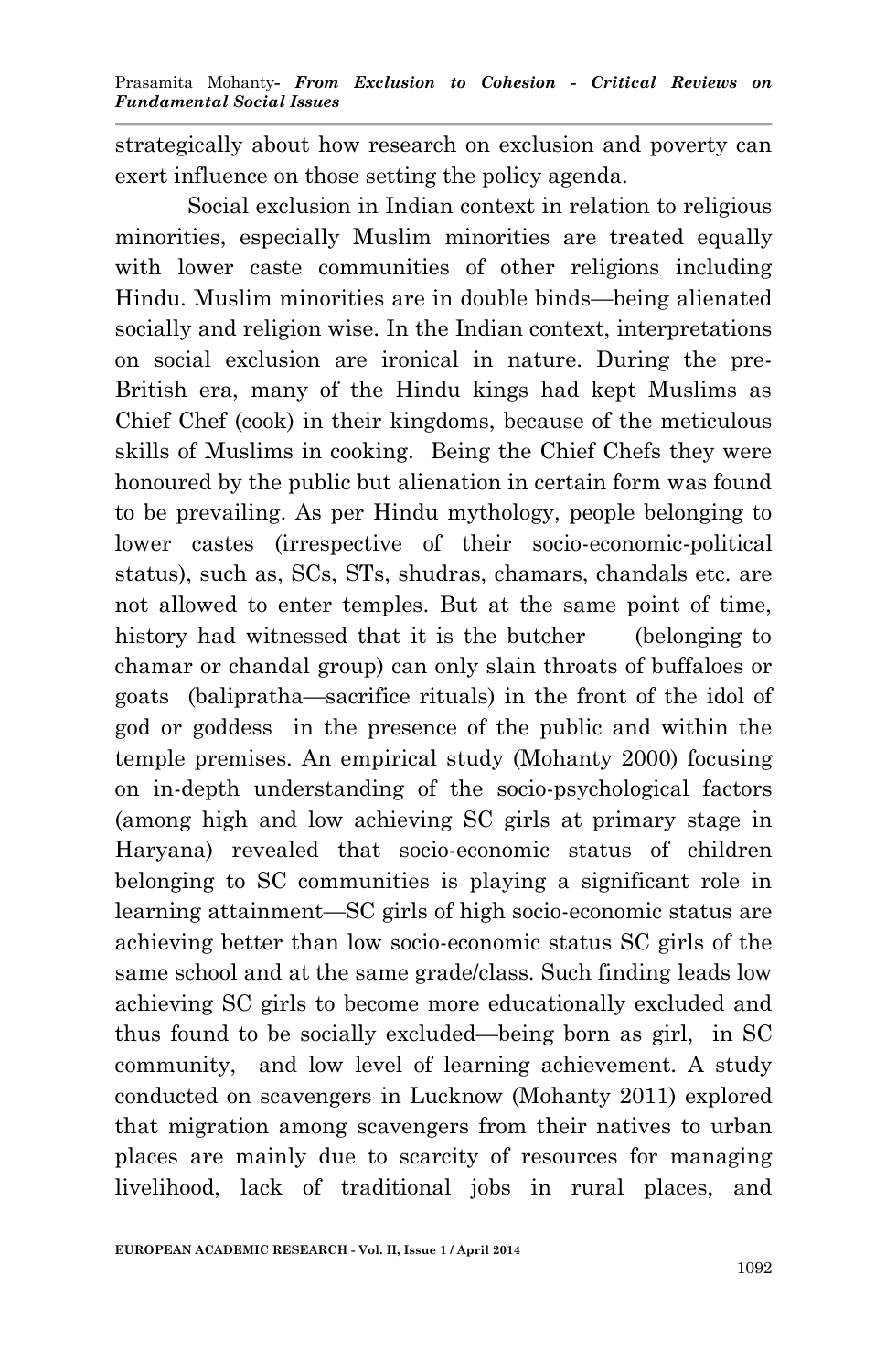enhancing quality of life of their children. These factors reflect the social exclusion of scavengers both in rural and urban. Such instances are primarily reflecting some form of social exclusion. Though its magnitude varies significantly from one context to another, the concept of social exclusion is universal. "Cursory reviews of the concept of social exclusion clearly indicate different conceptions of what constitutes social inclusion and exclusion. The concepts and definitions vary both in the academia and in development policies. For instance, some analysts report that social exclusion as a cause of poverty, others suggest that it is both an expression and a determinant, of poverty and most would probably agree that poverty is a form of social exclusion (de Haan 1998, cited in Jackson 1999). Disadvantaged is to be understood as those who are denied fundamental rights and thus becoming more excluded socially and having low level of participation in mainstream of societal development which includes health, locality, religion, education, economic condition, social status and acceptance.

Tomasevski (2003) points out that lack of education is often attributed to poverty rather than policy, because exposing poor policy choices puts a spotlight on abuses of power. Indeed, power hierarchies are a key determinant of social exclusion, although poverty, policy, quality and relevance of education available, and stakeholder attitudes all have essential roles to play too in a family's decision, or ability, to send a child to school. Lewin (2000) highlights the potential for education to reverse the negative effects of social exclusion. There are an estimated 25 million children out of school in India (MHRD 2003 statistics, cited in World Bank, 2004), many of whom are marginalised by dimensions such as poverty, gender, disability, and caste. While many educational programmes have attempted to reach out to these previously excluded children, those with disabilities are often forgotten, emphasising their invisible status in a rigidly categorised society.

In Germany, social exclusion is interpreted in terms of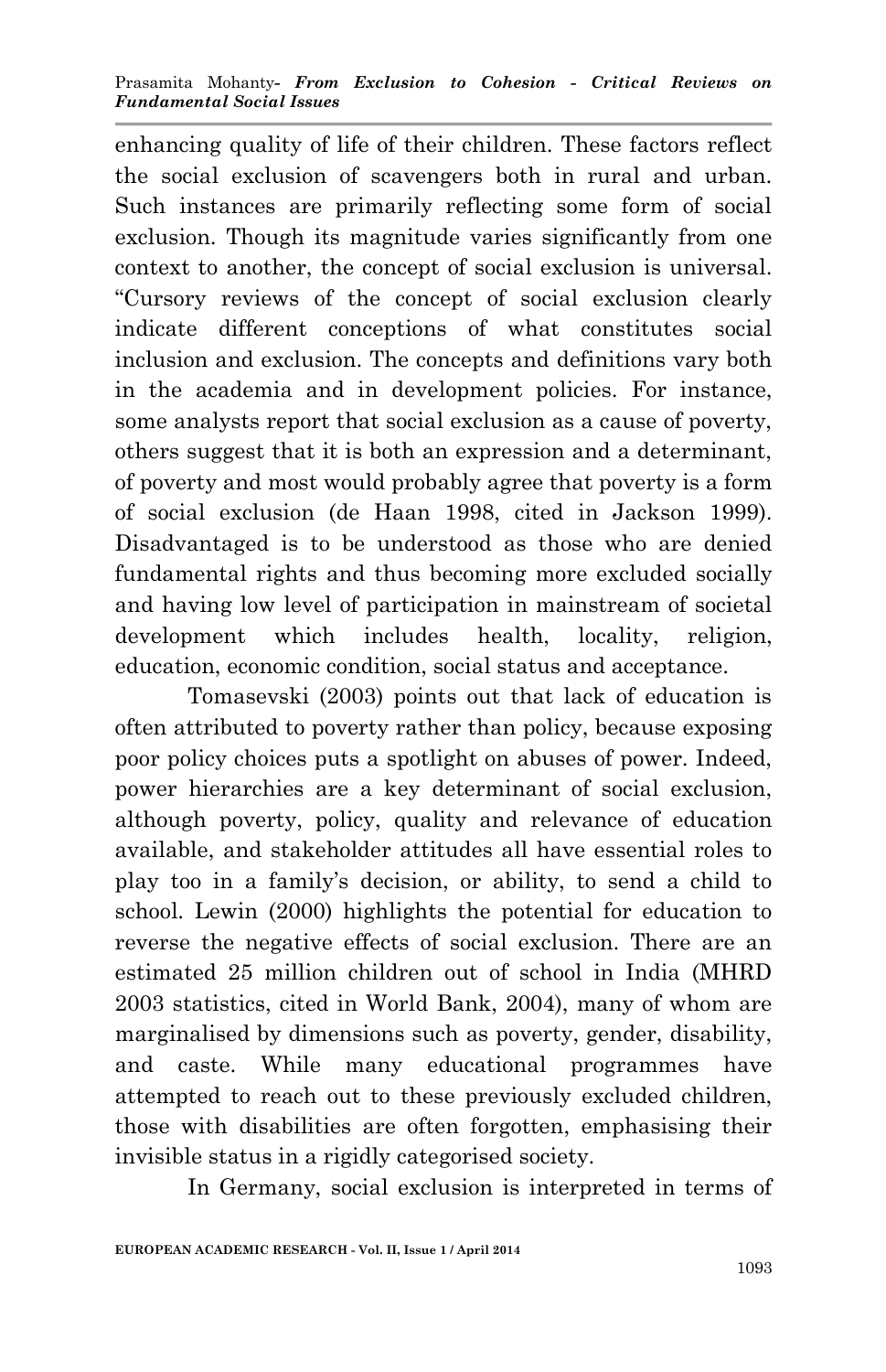disadvantaged on housing market—female single parents, families with children, and elderly people. The Brazilian experience on social exclusion include unwed mothers, divorced or widows, illiterate or semi-illiterate, without professional training and having no access to social rights they fight to bring up their children (as mentioned in the project report titled Team work to Mothers Head of Families). Finland's "City for All—Barrier-free Environment" known as Marlala's homes connections between the homes and all streets, access routes, parks etc. are planned and built so that they meet the needs of even the weakest link, i.e. the wheelchair-bound inhabitants. Social exclusion is interpreted in terms of inequalities that are attributed to the legacy of the apartheid regime in South Africa. Community Information Resource Centre in South Africa is a timely intervention towards community building.

Belgium, through the European Charter, has attempted to make women free from constructive stereotypes hindering all women-oriented development in town planning and services, housing, safety and mobility. "The European Charter for Women in the City" urged that "cities must be rethought and remodelled through a woman's perception, which will be instrumental in giving them a new equilibrium and another dimension. Homeless Families Program in USA is an example to move homeless families and adults directly into permanent rental housing in residential neighbourhoods. Such effort reflects the social integration of certain excluded group by providing residential settlements. McAuleyVillage (1989) is another example of inclusion or integration among growing number of single parents who could neither house nor support themselves and their young children. The Orange Grove Recycling Center (OGRC 1988) is a successful experiment in social inclusion of mentally-disabled citizens.

Social inclusion is a process whereby individuals gain the opportunities and resources necessary to participate fully in economic, social and cultural life and to enjoy a standard of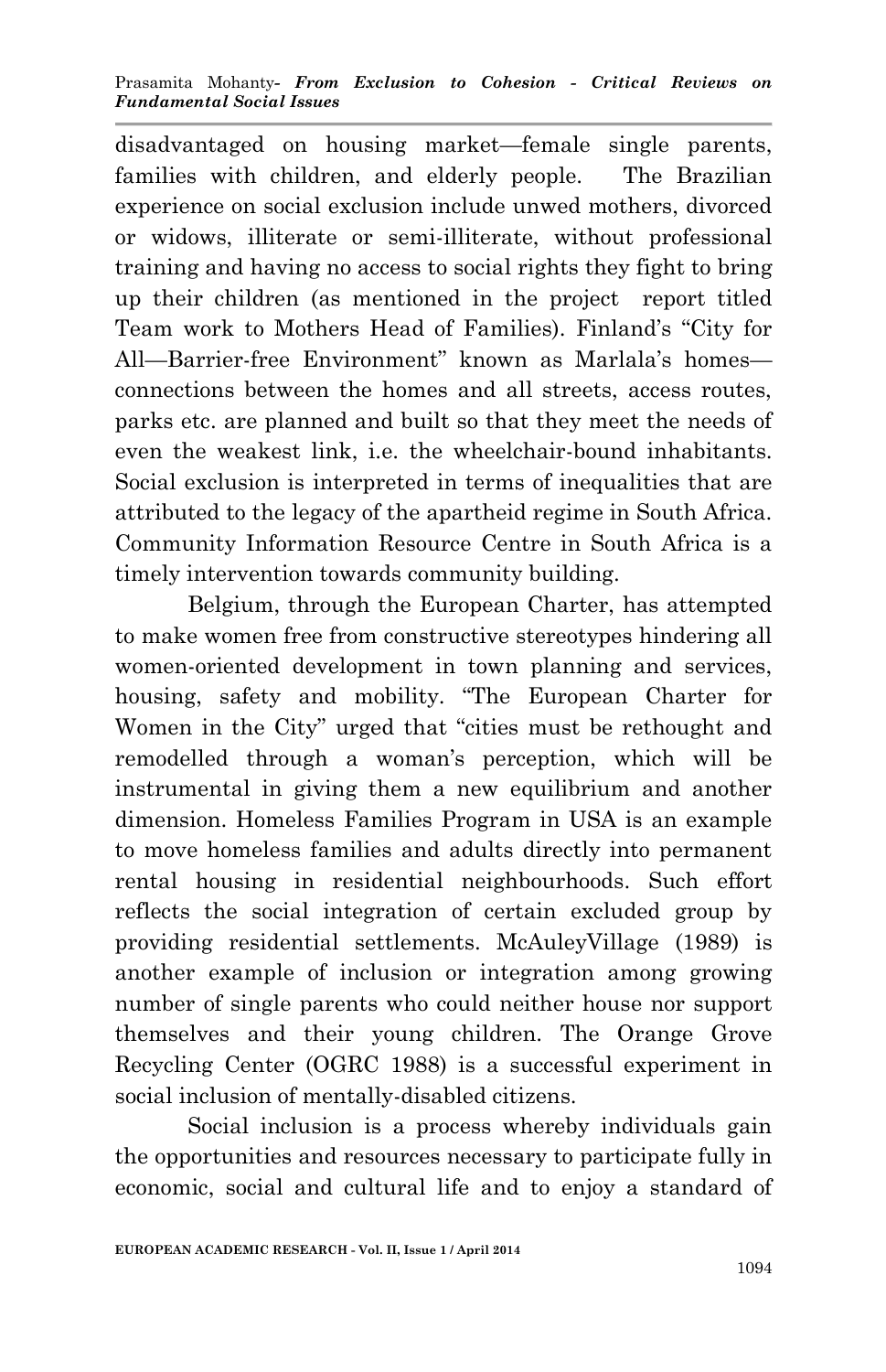living and well-being that is considered normal in the society in which they live. It ensures that they have greater participation in decision-making which affects their lives and access to their fundamental rights (European Union 2005)*.* "The term "social" means that something is of or relating to society or its organization. If society is understood as the more or less ordered life of a community, then we have enough to hazard an initial definition of social exclusion: social exclusion is the process or state of being excluded from the ordered life of a community. The ordered life of a community includes employment; education; market institutions; public services, benefits, and institutions; political and civic participation; and informal social associations (friendships and related social associations). Thus, social exclusion refers to the process or state of being excluded from one or more of these or other elements of community life. More generally, social exclusion could take the form of what Adam Smith described as a key component of social life—not being able to appear in public " without shame" (Social Exclusion Unit of Government of U.K 1997).

In India, caste and tribal ethnicity remain strong markers of disadvantage, strongly correlated with particular occupational/livelihood strategies. Among different economic groups, the most vulnerable groups are the agricultural labour households (rural) and the casual labour households (urban). Membership of these groups strongly overlaps with Scheduled Caste (SC) and Scheduled Tribe (ST) status. The dual phenomenon of being an asset less casual wage labour household, in either rural or urban areas, from either an SC or ST group has accentuated the 'prevalence, depth and severity' of poverty. In Nepal, there is a significant rural-urban divide and remoteness, causing increasing poverty in Mid-Western and Far-Western regions and in remote mountain districts; secondly, there is deep-rooted discrimination based on social differences of gender, caste and ethnicity. In Bangladesh, by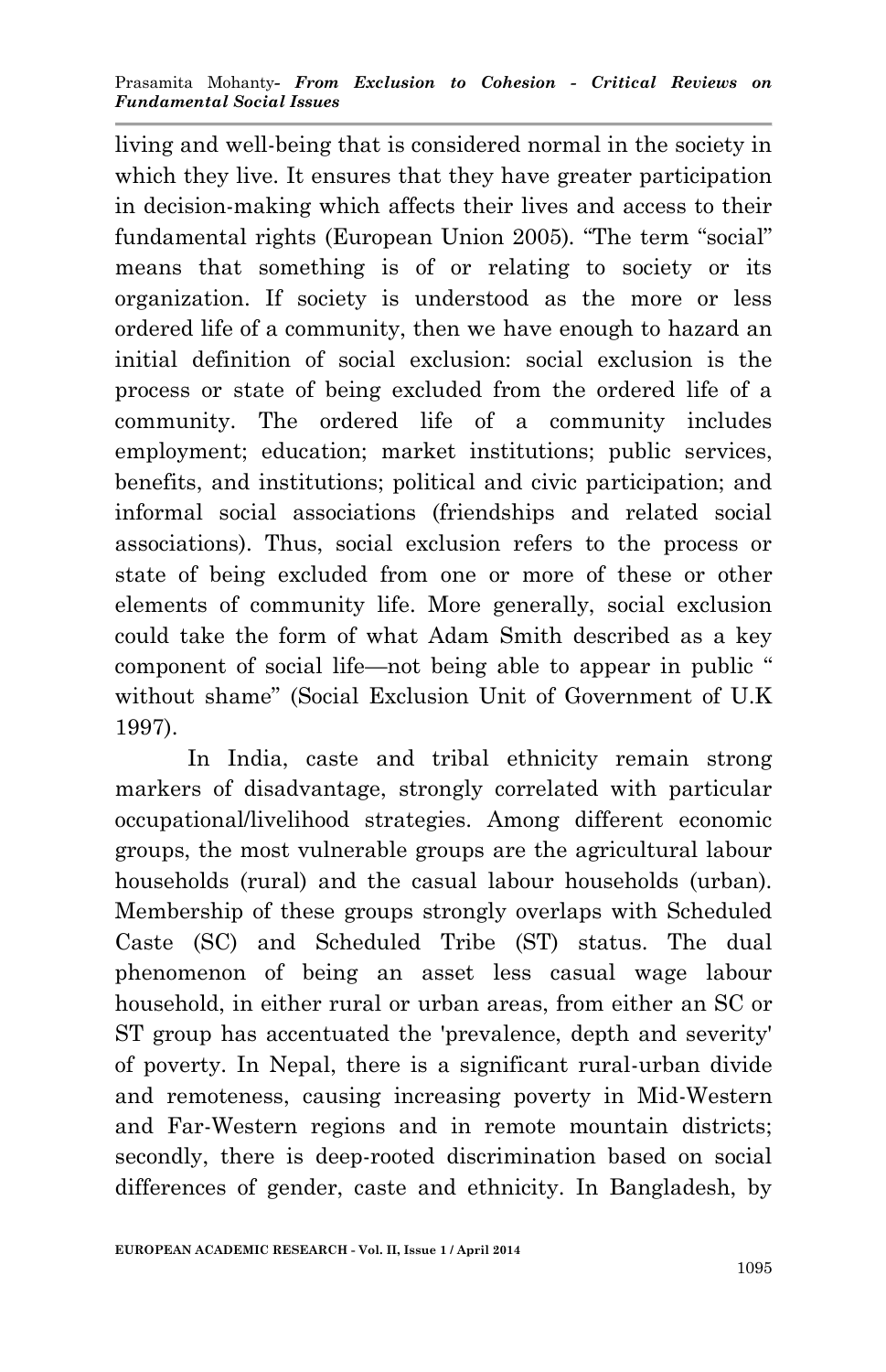Prasamita Mohanty*- From Exclusion to Cohesion - Critical Reviews on Fundamental Social Issues*

contrast, linguistic and religious homogeneity is the norm, though there are small pockets of ethnic minorities. Here, the dominant axes of inequality are those of gender and ultrapoverty.

### **Conclusion**

One of such potential areas of human endeavour that witnessed its commencement towards the end of last century is relating to the concept of social exclusion. Historically originated from marginalization and disadvantages, the concept reflects significant kinship with poverty and alienation. Insights of academia, policy planners and government, (both at local and regional level) have been noticed in India in the forms of varied documents. Such documents vary from articles to scholarly research work, excerpts, abstracts, text books and reference books. Since deliberations and discourses pertaining to social exclusion are multidimensional in their approaches and nature, scientific conclusions on such efforts will enhance comprehensibility and draw a road map towards the future in terms of research, policy formulation and practice.

### **BIBLIOGRAPHY:**

- Anitha, B.K. 2000. *Village, Caste and Education*. Rawat Publications, Jaipur.
- Bhattacharya, S. 2002. *Education and the Disprivileged*. New Delhi: Orient Longman Pvt. Ltd.
- Bossert, Walter, Conchita D'Ambrosio and Vito Peragine. 2005. "Deprivation and Social Exclusion." Available at http://www.cireq.umontreal.ca//publications.
- Business Wire. 2007. *Social Exclusion: Sociological and Neuroscience Perspective.* Gale Group.

Das, S.K. 2012. "Post Graduate Diploma in Social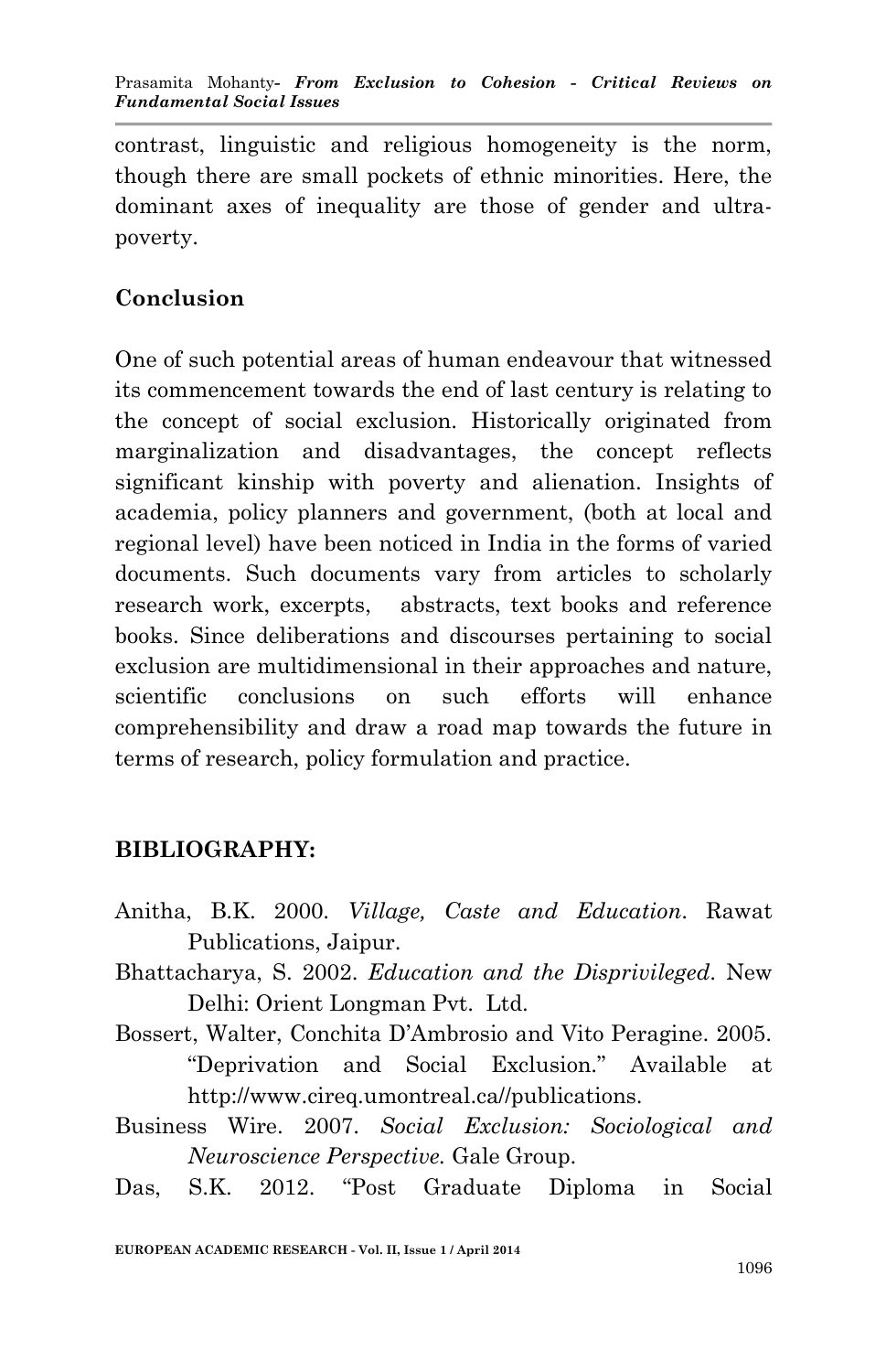Transformations Management." Available at http://en.wikiversity.org/wiki/User\_talk:PROF.S.K.DAS.

- Diemer, Matthew A. and Ortega, Lilyana. 2010. "Social inclusion and critical consciousness in Australia." *Australian Journal of Career Development*. Australian Council for Educational Research.
- Duffy, K. 1995. "Social Exclusion and Human Dignity in Europe." Council of Europe, Strasbourg.
- European Commission. 1994. "Growth, competitiveness, employment: The challenges and ways forward into the 21st century." Luxembourg: Office for Official Publications of the European Communities.
- European Council. 2000. "Presidency Conclusions," Lisbon European Council. 2000. Eurostat, Unit E2 Living Conditions.
- Government of India. 2002. *Selected Educational Statistics.* New Delhi: MHRD.
- Gustafson, K. 2009. "The criminalization of poverty." *Journal of Criminal Law and Criminology*. Northwestern University.
- Lal, A.K. 2003. *Social Exclusion*. New Delhi: Concept Publishing.
- Mejer, L. 2006. "Statistics on Social Exclusion: The EU Methodological Approach. Millennium Development Goals and Common Minimum Programme." *Social Action*. 56(3): 215-227.
- Ministry of Human Resource Development. 2000. *Committee for Disadvantaged/Socially Excluded Sections* New Delhi: GOI.
- Mohanty, Prasamita. 1999. *Socio-psychological Traits of high and low achieving Scheduled caste primary school girls*. Ph.D Thesis. Kurukshetra University, Kurukshetra.
- Mohanty, Prasamita. 2012. "Centre for the Study of Social Exclusion and Inclusive Policy: A Strategic Plan for Inclusive Development." *University News* 50(38).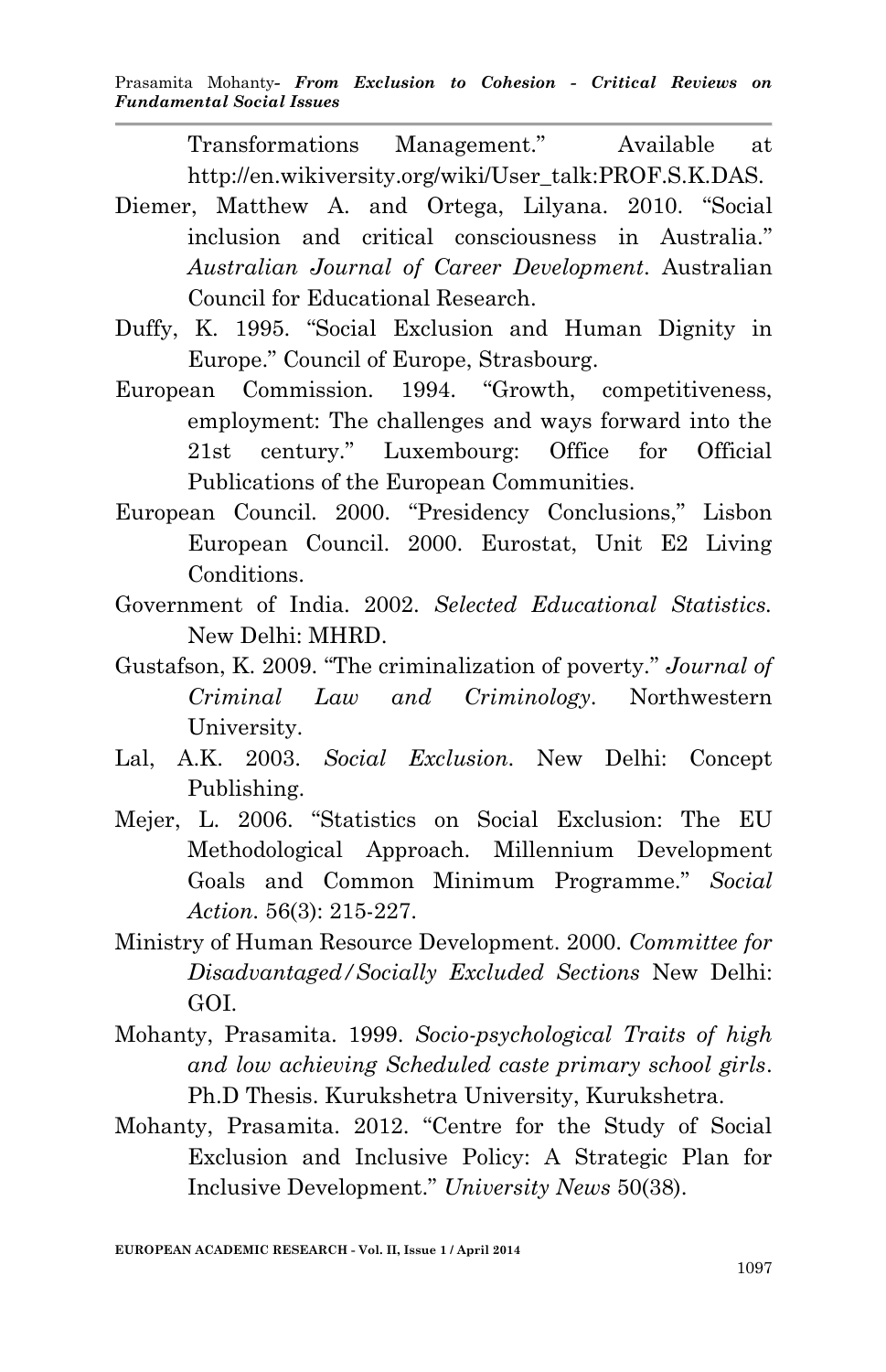- Murray, C. 1990. *The Emerging British Underclass*. London: Institute of Economic Affairs.
- Nambissan, Geetha B. 2000. "Dealing with Deprivation." http://www.indiaseminar.com/2000/493/493%20geetha% 20b.%20nambissan.htm.
- Nesiah, Devanesan. 1997. *Discrimination with Reason? The Policy of Reservations in the United States, India and Malaysia.* Delhi: Oxford University Press.
- Organisation for Economic Co-operation and Development. 2004. *Career guidance and public policy: Bridging the gap.* Paris: Author.
- Peace, Robin. 2001. "Social Exclusion: A Concept in Need of Definition?" *Social Policy Journal*. New Zealand: Ministry of Social Development.
- Prakash, Louis. 2003. "Scheduled Castes and Tribes: The Reservation Debate." *Economic and Political Weekly* 38(25): 2475-2478.
- Prakash, Louis. "Social Exclusion-A Conceptual and Theoretical Framework."www.empowerpoor.org/.../Social\_Exclusion\_ PACS final.pdf.
- Primary Census Abstract. 2004. Directorate of Census Operation, Lucknow, U.P.
- Room, G. 1995. *Beyond the Threshold: The Measurement and Analysis of Social Exclusion.* Bristol: Policy Press.
- Rowntree Foundation. 1998. "The Report of Key Indicators of Poverty and Social Exclusion." Available at www.parliament.the-stationery-office.co.uk.
- Ruth, L. et al. 2007. "The Multidimensional Analysis of Social Exclusion." BIPA, University of Bristol.
- Sen, Amartya. 2000. "Social Exclusion: Concept, Application and Scrutiny." *Social Development Papers 1.*
- Sen, A.K. 1985. *Commodities and Capabilities.* Amsterdam: North Holland.
- Silver, H. 1994. "Social exclusion and social solidarity: Three paradigms." *International Labour Review* 133(5-6): 531-